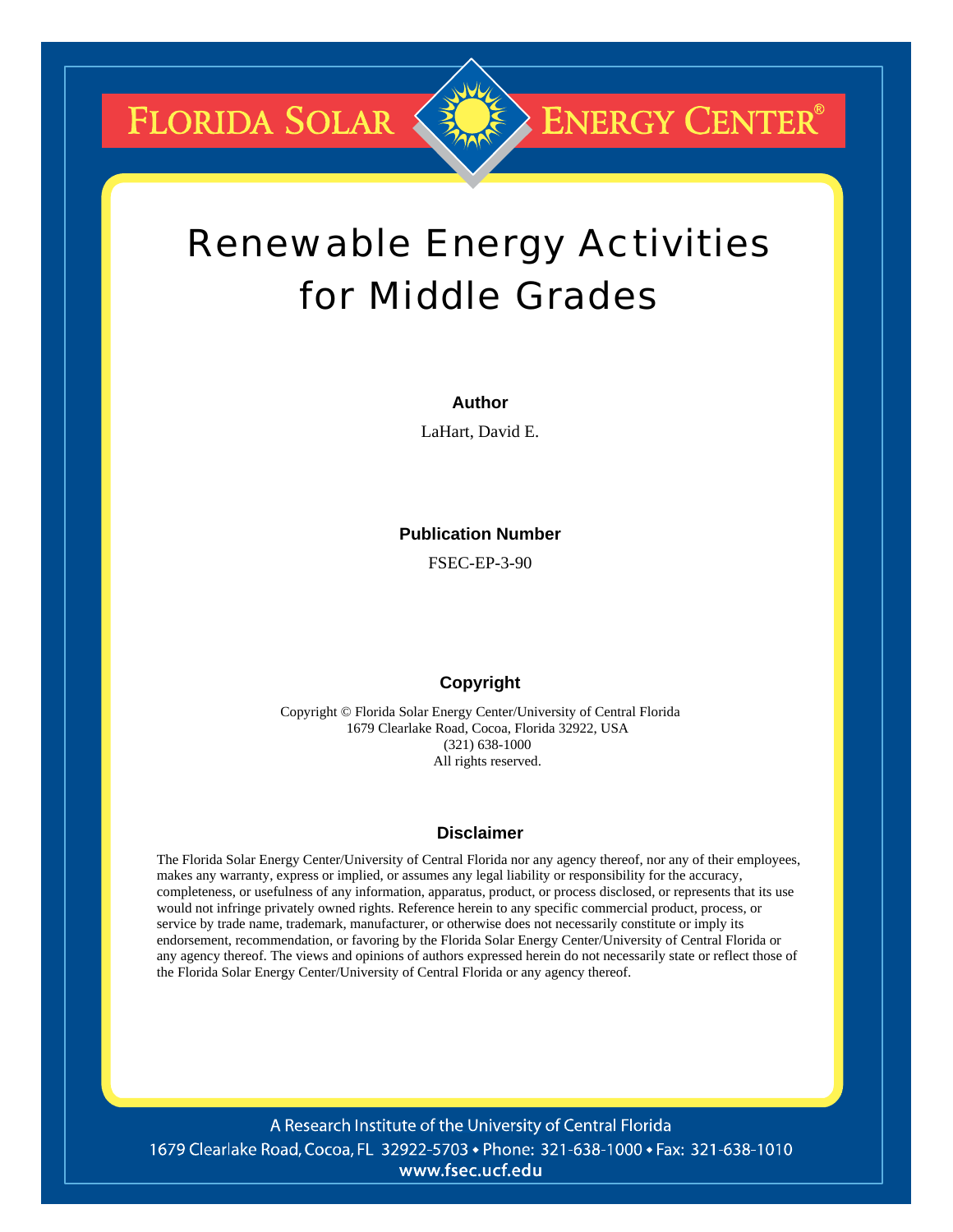# **Renewable Energy Activities** for Middle Grades



**FSEC-EP-3-90**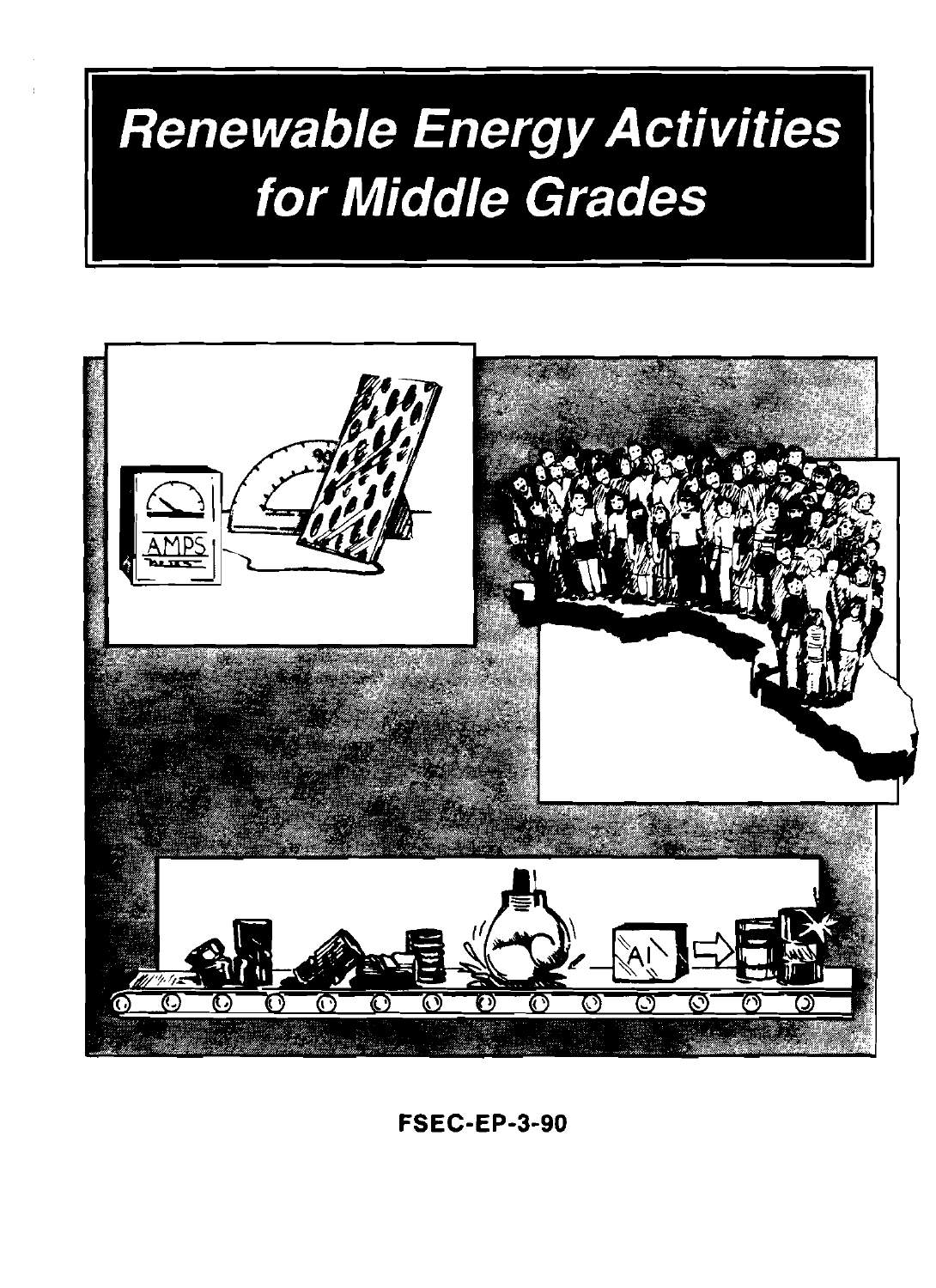# **Introduction**

The Florida Solar Energy Center (FSEC) is a research and education arm of the State University System hosted by the University of Central Florida. The Florida legislature established FSEC in **1974** to conduct research in alternative energy technologies, to ensure the quality of solar energy equipment sold in Florida, and to educate people about renewable energy technology.

One method of disseminating research results has been through teacher education programs and the development of instructional materials. FSEC-developed materials are designed to teach science and social studies research methods and/or process skills. The units have been field-tested and correlated with student performance standards and state **cumculurn** frameworks.

This package of units has been taken from the **Florida Middle School Energy Education Project** (FMSEEP) that was developed for the Governor's Energy Office with the active involvement of teachers, supervisors and utilities. Copies of all the FMSEEP units are available from FSEC upon request. A student guide for **Energy Research Projects** and an **Energy Note** series provides detailed information about renewable energy technologies and energy conservation strategies. Contact us for a publications list.

Funding for the distribution of **Renewable Energy Activities for Middle Grades** is provided by the Florida Office of Environmental Education through the East Central Florida Environmental Education Service Project.

Your comments and suggestions are always welcome.

David E. LaHart, Ph.D. Cape Canaveral, FL May **1990**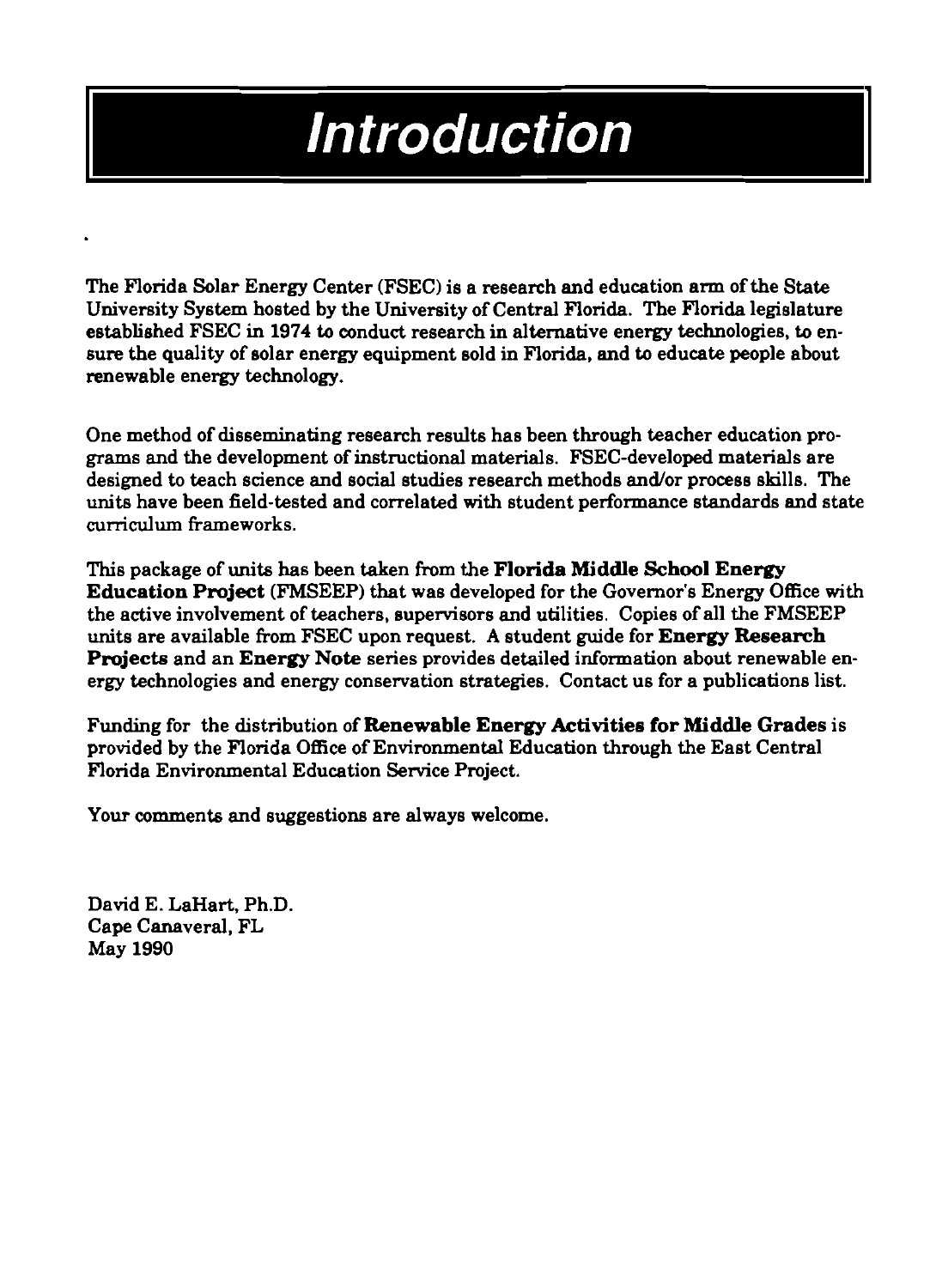

Green plants capture energy from sunlight by the process of photosynthesis. But plants are not very efficient. They convert less than **1%** of the available solar energy to sugar and starch, yet this tiny amount supports life on Earth. The energy in plant sugar and starch, called **biomass**, can be used as a fuel source.

Biomass includes wood, leaves, crop residues, and even garbage. Biomass **can** be burned directly, converted into liquid fuels such as alcohol, or made into methane gas, which is used like natural gas. Because Florida has such a long growing Beason, people may be able to produce special crops to be used as biomass fuel.

A pound of dry plant tissue can produce as much as **7,500** Btus of heat, a little more than half of the heat available from a pound of coal. A ton of dry biomass can be processed to yield **1.25** barrels of oil, **1,200** cubic feet of methane, and **750** pounds of solid material about equal to coal in heat value.

Of course people don't want to harvest every scrap of plant material for fuel. But they could use materials that are now being wasted. Crops can be grown especially for fuel, and the energy in our garbage and sewage could also be used.



# Dry Biomass in One Year **From** One **Acre** in Florida

| Б         | tons |  |
|-----------|------|--|
| $8 - 25$  | tons |  |
| 12-50     | tons |  |
| $8 - 30$  | tons |  |
| 15-30     | tons |  |
| $10 - 20$ | tons |  |
|           |      |  |
| 146-292   | tone |  |
|           |      |  |

There are no large scale energy farms in Florida, but many small demonstration projects have been working for years. They have shown that drying biomass is expensive in terms of money and energy. So far, energy from fossil fuels is cheaper than energy from biomass. But as fossil fuels become more expensive, people may use more biomass. In Florida, about **5%** of our total energy comes from biomass.

In this activity, you will build a device to measure heat energy and then measure the heat value of some common materials.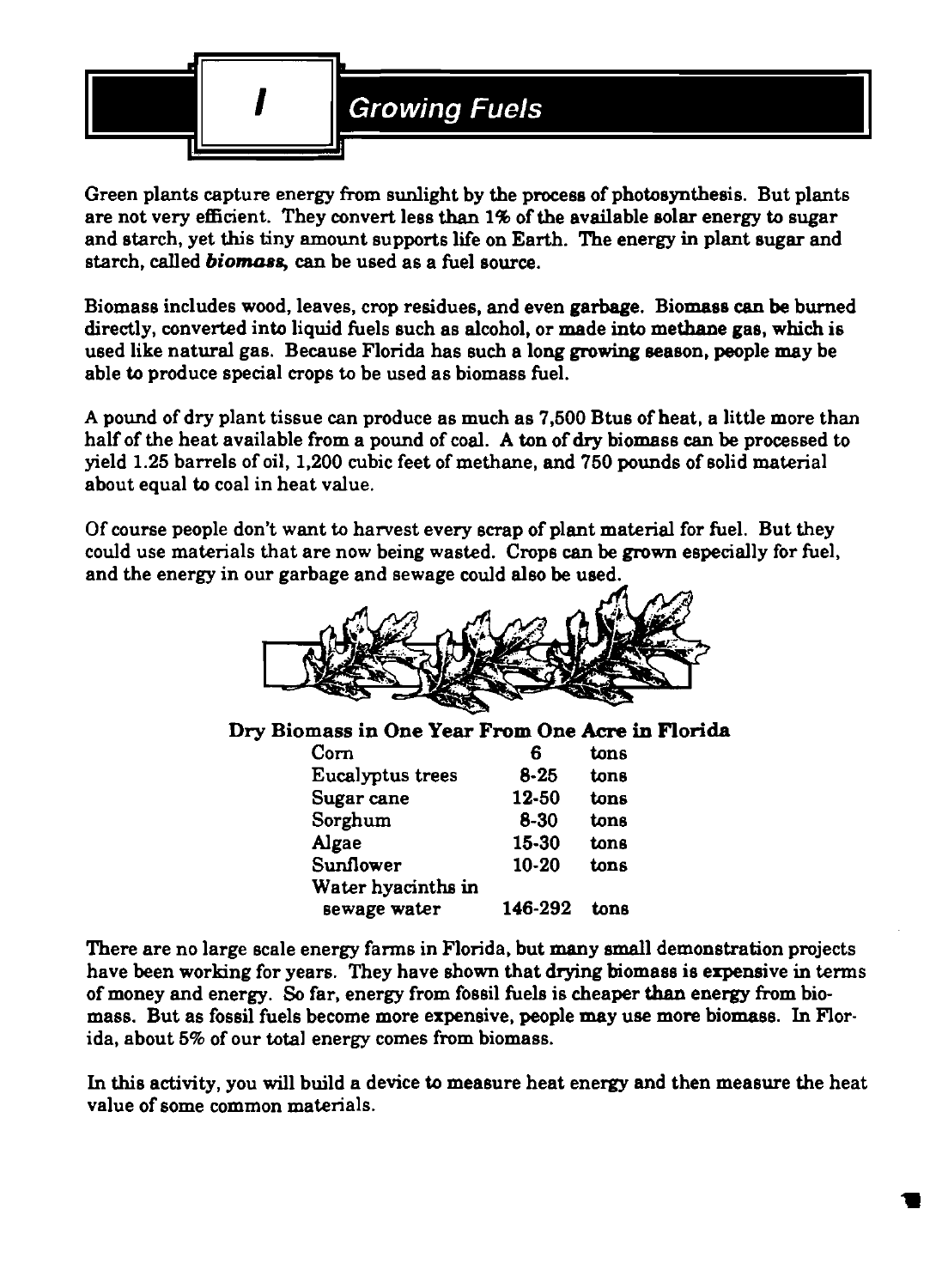

# **Name Class Date**

# **Objective:**

To build and use a simple calorimeter

# **Materials:**

Empty **tin** can (soup **can** is fine) Paper clips Styrofoam cup Matches Ring stand or wire coat hanger Metric measurer for **100 ml**  Celsius thermometer Metric balance for weighing Peanuts, other kinds of biomass fuels as directed



**Paper clip fuel burner** 

# **Procedure:**

- **1.** Carefully measure and record the weight of a peanut.
- 2. As shown in the illustration, make a stand from a paper clip and poke the raised end of the clip into the peanut.
- 3. Bend a coat hanger to make a holder for the tin can like the one in the illustration. Be **careful.** The stand will have to hold some weight. Use two coat hangers if you need to.



- 4. Add exactly 100 milliliters of water to the tin can and cover it with the styrofoam cup.
- 5. Poke the thermometer through the styrofoam cup so that it touches the water but not the bottom of the can. Record the temperature of the water in the chart.
- 6. Put the peanut (fuel) under the tin can so that it is near but not touching the can. Be **careful. You will now ignite the peanut. Keep your fingem clear of the flame.**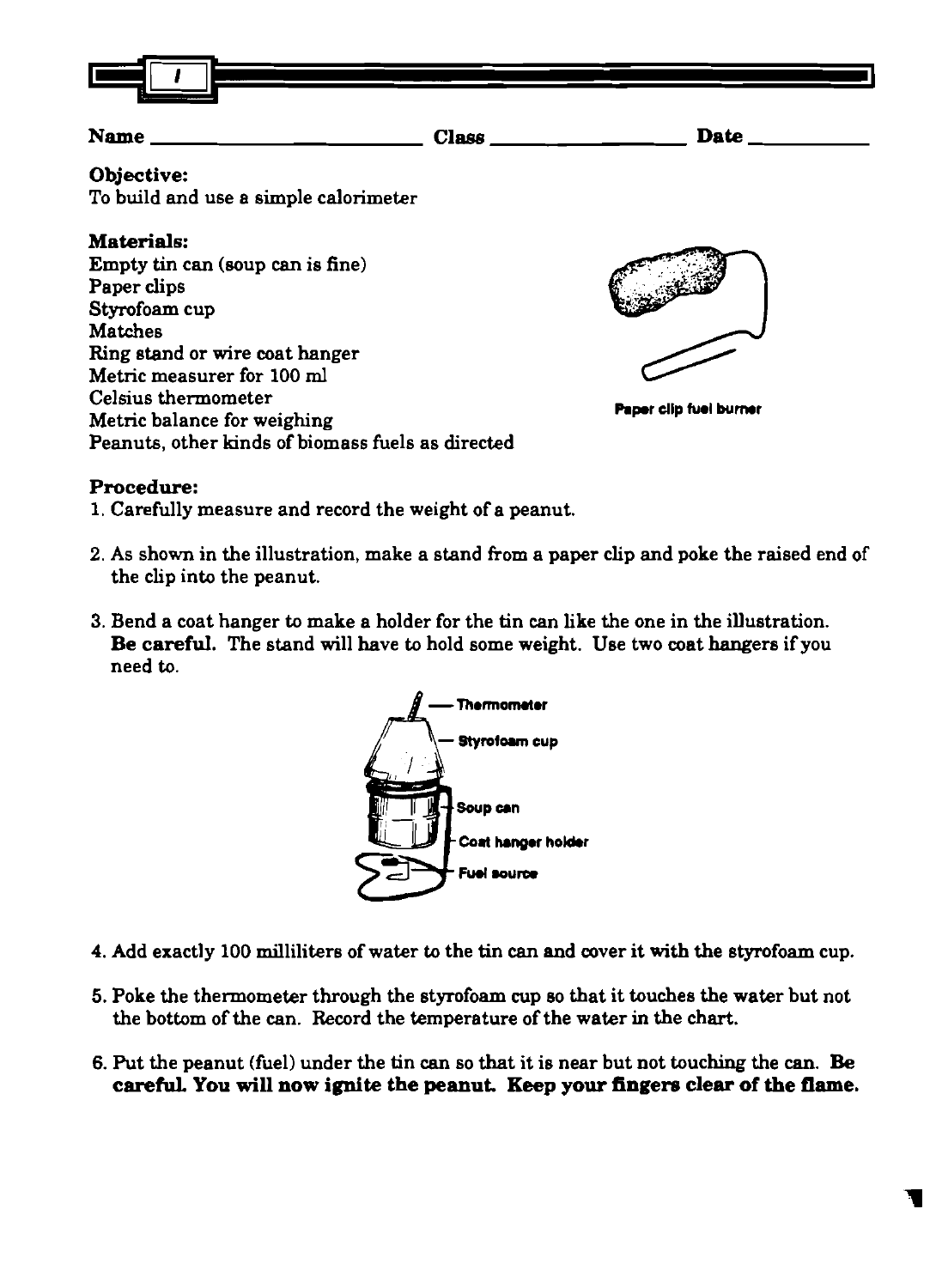- 7. Remove the peanut and stand, ignite the nut, and carefully but quickly put it back under the can. Bum the peanut and record the temperature of the water.
- 8. Weigh the unburned portion of the peanut. Subtract this weight from the original weight of the peanut. The difference is the weight of the part that burned.

| Mass of fuel at start<br>Mass of fuel after burning<br>Change in fuel mass                                |  |
|-----------------------------------------------------------------------------------------------------------|--|
|                                                                                                           |  |
| Highest water temp $(T_e)$<br>Lowest water temp $(T_s)$<br>Change in temp $(\Delta T)$<br>Volume of water |  |

9. Calculate the caloric value of your peanut. The grams of water  $(100 \text{ milliliters} = 100$ grams) multiplied by the change in temperature (in degrees Celsius) equals calories.

$$
\Delta T() \times 100 = \text{calories}
$$

10. Now calculate the calories per gram for your peanut (the part that burned). Divide the total number of calories by the number of grams that were burned.

#### Conclusion:

Write a paragraph describing your results. Do peanuts have a lot of calories per gram?

### More:

- Repeat the experiment with other kinds of fuels.
- What kinds of wood produce the most heat per **gram?**

### Review for you:

- 61. How is the energy value of food determined?
- 62. What is the pathway of energy used to get the peanut from the ground to you?
- 63. Diagram the food chain that ends with you eating a peanut.

- 64. Your calorimeter did not catch all the heat from the burning peanut. Some heat escaped into the surroundings. What improvements can you suggest for your calorimeter?
- **65.** How would you determine the energy value of a wet food like lettuce?
- 66. Why are foods that are rich in fats called concentrated energy?
- 67. Does candy give you energy? Explain.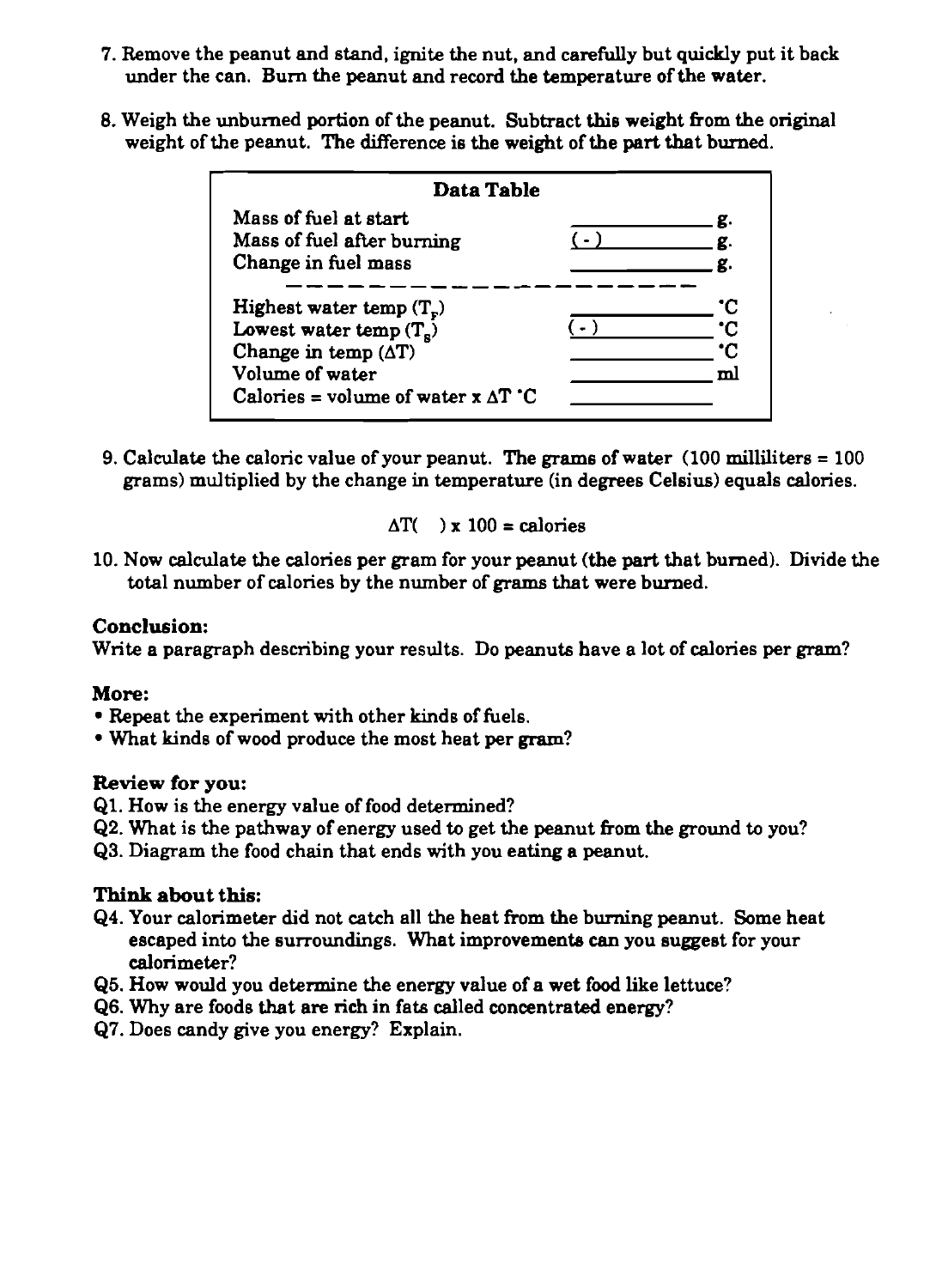

Hot air rises. This simple observation explains how winds originate. Consider popcorn. When a kernel pops, the piece of corn weighs about the same, but it takes up a lot more room. Each cubic centimeter of popped corn weighs less than a cubic centimeter of unpopped corn. **As** the corn pops, the heavy unpopped kernels remain on the bottom of the pan, and the popped kernels rise above them. Solar energy has the same effect on the earth's air. The sun heats the air, the warm air rises and the cooler air sinks to take its place. This air motion is wind.

About **2%** of the solar energy that falls on the earth is converted to wind energy. At any given moment, half of the earth's atmosphere is exposed to the sun, and half is in shadow. This uneven heating and cooling creates wind. Wind **can** be used to generate electricity, but only if the wind is over ten miles per hour.

Wind power is a renewable energy resource that can provide clean, nonpolluting energy where wind is abundant and available on a regular basis. Unfortunately, the winds in Florida are usually not steady or strong enough to generate electricity. A wind generator that is two meters in diameter, **30%** efficient, and ten meters from the ground would produce only about **80** watts of electricity in Key West. How much wind energy is available where you live? **In** this activity you will measure wind energy.

| <b>Station</b>   | 10 Meters High | 50 Meters High |
|------------------|----------------|----------------|
| Avon Park        | 5.4            | 6.9            |
| Cape Kennedy     | 7.6            | 9.4            |
| Daytona Beach    | 8.9            | 11.4           |
| Ft. Myers        | 8.7            | 11.0           |
| Jacksonville     | 7.6            | 9.6            |
| <b>Key West</b>  | 11.6           | 14.8           |
| <b>Miami</b>     | 9.8            | 12.5           |
| Orlando          | 9.4            | 11.9           |
| Panama City      | 8.3            | 10.3           |
| Pensacola        | 8.1            | 10.1           |
| Tallahassee      | 6.8            | 8.3            |
| Tampa            | 8.7            | 11.0           |
| <b>West Palm</b> | 10.1           | 12.8           |

# **Table 1. Average** Wind **Speed (MPH) for Some Florida Cities**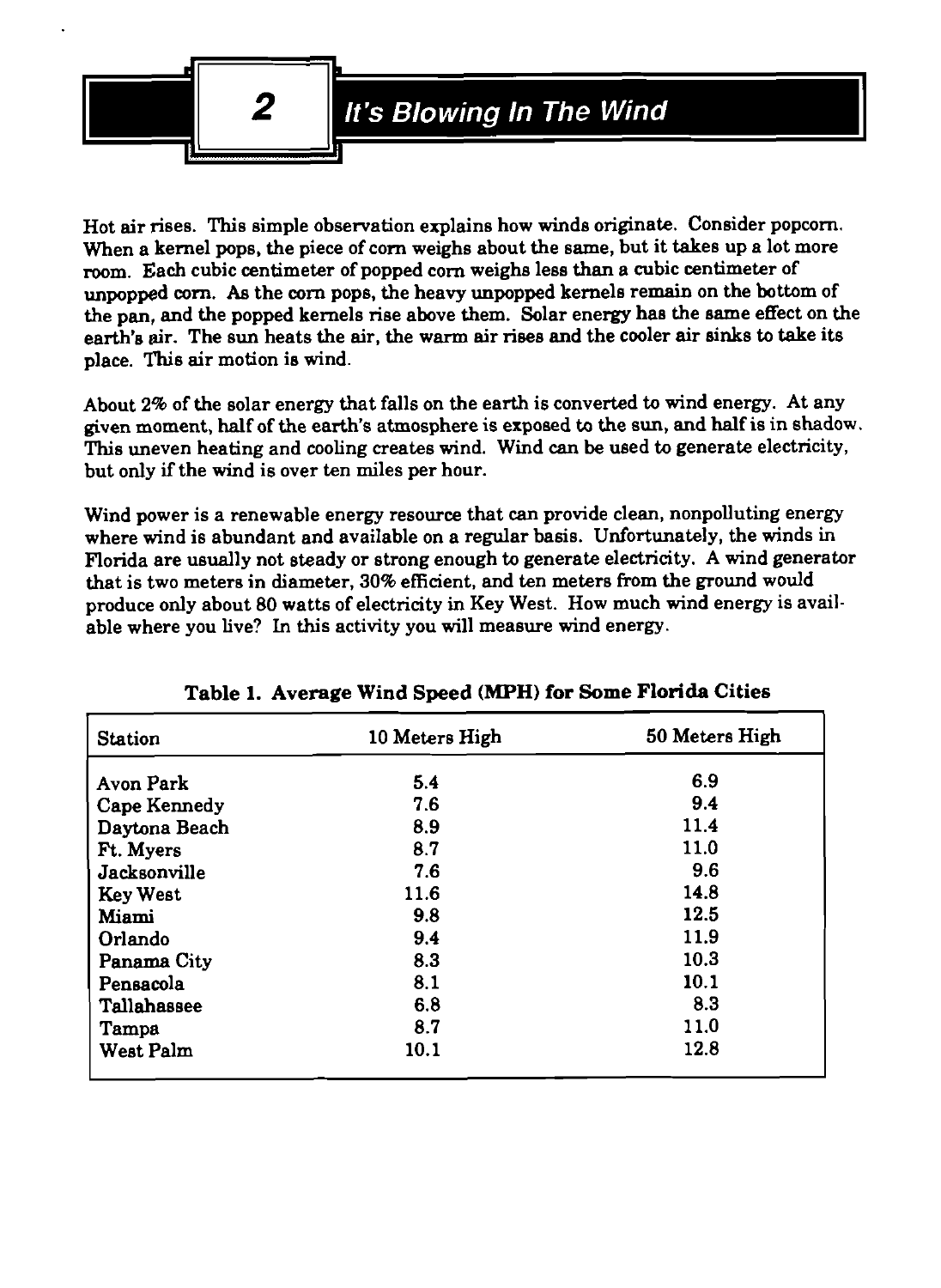

**Name Class Date** 

# **Objective:**

To build a device to measure wind speeds

# **Materials:**

Ping pong ball Fishing line, **30 cm** long (6 - **10** lb. test is OK) Large protractor Bubble level (from a hardware store or made from a clear straw) Glue Needle (long enough to go through the ping pong ball) Magic marker (red or blue is best)

# **Procedure:**

- **1.** Thread the needle with the fishing line and push the needle through the center of the ping pong ball. Tie a knot on one end of the line. Pull the line through the ball until the knot is just barely outside the ball. Glue the knot to the ball.
- 2. Glue the bubble level on the protractor, parallel with the straight edge.
- **3.** Glue the other end of the line to the center of the protractor's straight edge.
- 4. Color the line with the magic marker.



- 5. Holding the protractor so that the bubble is centered, observe the angle the ping pong ball is deflected by the wind.
- 6. Record the location and the angle of deflection in several places around the school grounds or at home. Meaeure one location that is as high as you **can** safely go. Measure another location that is away from buildings. Measure another that is near the comer of a building.
- 7. Using the wind speed chart, calculate the wind speeds at each location. Record your observations in the chart.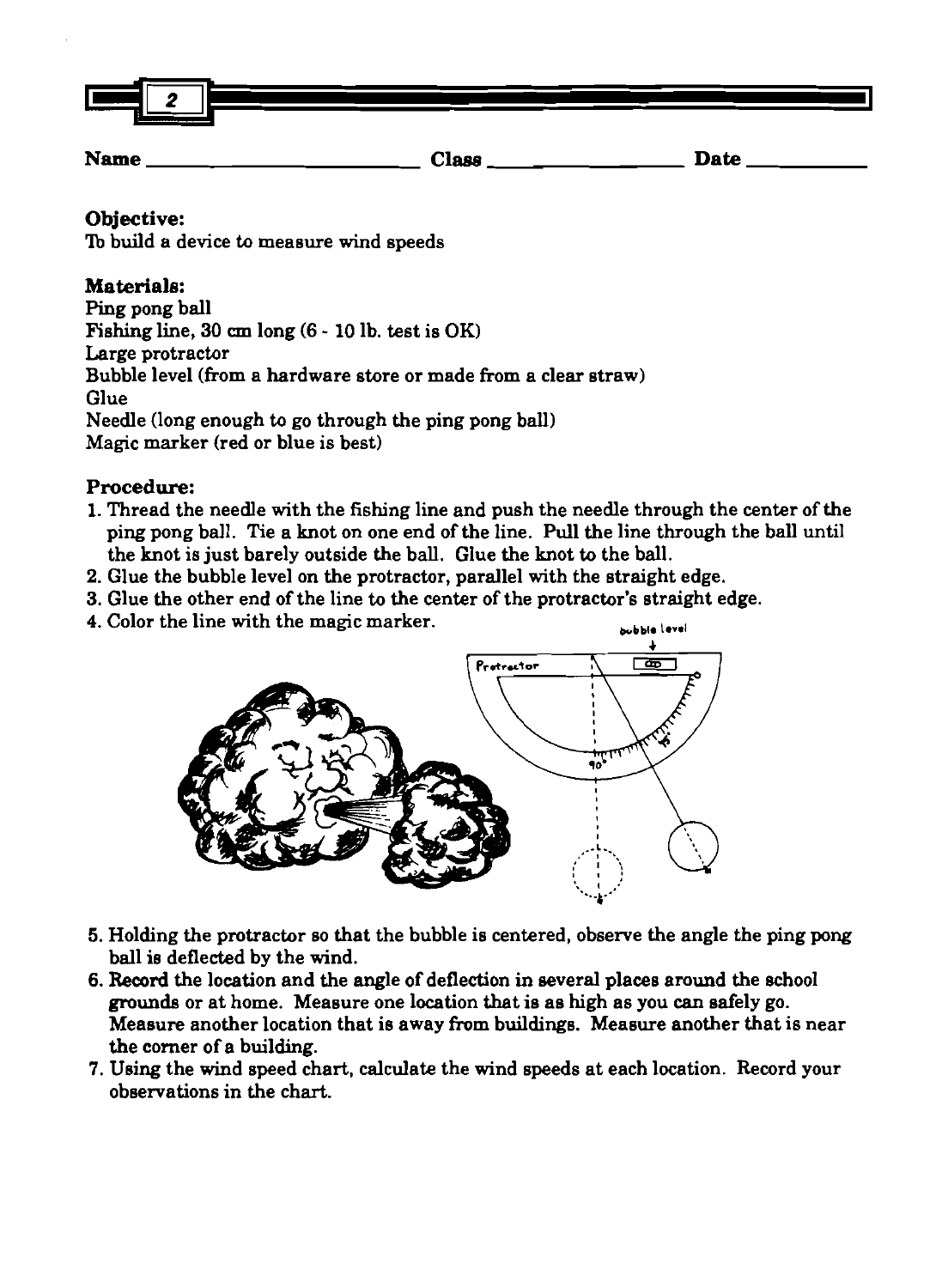| Location | Height<br>(estimate) | Angle of<br><b>Deflection</b> | Wind Speed<br>(estimate) |
|----------|----------------------|-------------------------------|--------------------------|
| а.       |                      |                               |                          |
| b.<br>C. |                      |                               |                          |
| o<br>١e. |                      |                               |                          |
|          |                      |                               |                          |

|       | Wind Speed Chart |
|-------|------------------|
| Angle | Miles per Hour   |
| 90    | .0               |
| 85    | 5.8              |
| 80    | 8.2              |
| 75    | 10.1             |
| 70    | 11.8             |
| 65    | 13.4             |
| 60    | 14.9             |
| 55    | 16.4             |
| 50    | 18.0             |
| 45    | 19.6             |
| 40    | 21.4             |
| 35    | 23.4             |
| 30    | 25.8             |
| 25    | 28.7             |
| 20    | 32.5             |

### **Conclusion:**

Write a paragraph describing the wind speeds you measured during your survey. Did any places have enough wind energy to produce electricity?

### **Review for you:**

- **61.** What is the difference between the wind speed at ground levels and the wind speed at higher locations?
- **62.** Is the wind speed faster near buildings or out in the open?
- **63.** Is there a steady wind all day at your school? Every day?
- **Q4. Did you find any good locations for a wind-powered electric generator?**
- **65.** Why is wind power considered a form of solar energy?

- **66.** What are the advantages and disadvantages of using wind power to generate electricity in Florida?
- **67.** Why is there usually more wind in the afternoons than early in the mornings?
- **68.** Wind generators are not very efficient. Use your library to find out how scientists are trying to improve their efficiency.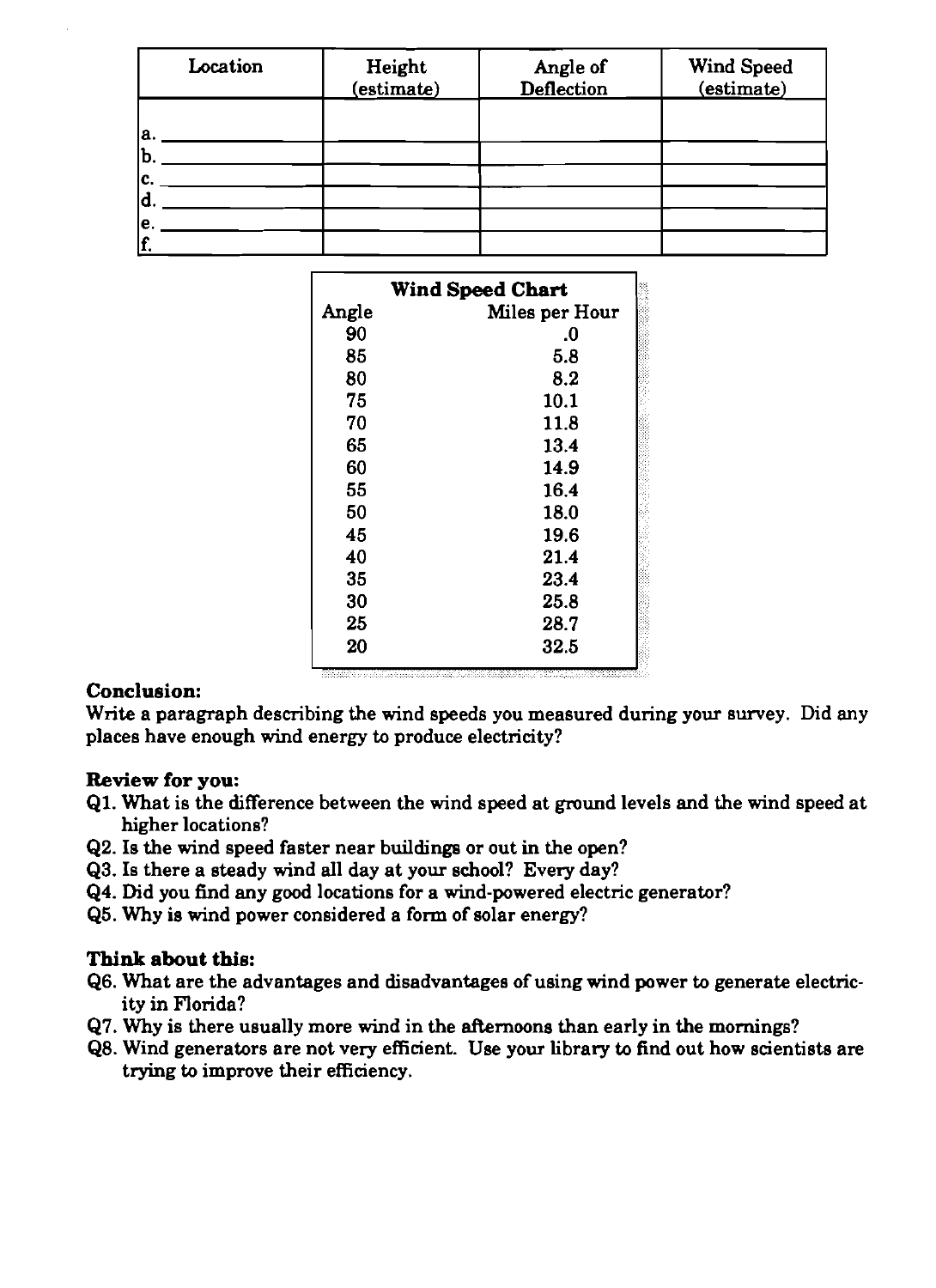

How much energy is there in sunlight? About 1.36 kilowatts per square meter (130 watts per square foot) falls on the upper atmosphere. About a third of this is reflected into space. How much sunlight actually reaches the ground depends on the latitude, season, and local weather. In the **U.S.,** the average sunlight reaching the earth is 177 watts per square meter per day. This means that if you collected all the energy that fell on one square meter, it would provide enough power to operate one 150-watt light bulb. In 24 hours, one square meter receives a little more than 4 kilowatt-hours, or 3770 kilocalories of energy. The Sunshine State averages 4.5 kilowatt-houra (about 3900 **Kcal)** per square meter per day.



Sunlight travels through air, clear glass and plastic. When it strikes other materials, some is reflected and some is absorbed. The absorbed light energy changes into heat. Remember how hot a car parked in the sun can get!

Different materials absorb different amounts of this solar heat. Dark colors absorb more than light or silver colors. Insulators reduce the amount of heat materials absorb. In this activity you will measure how color and insulation affect heat **gain.**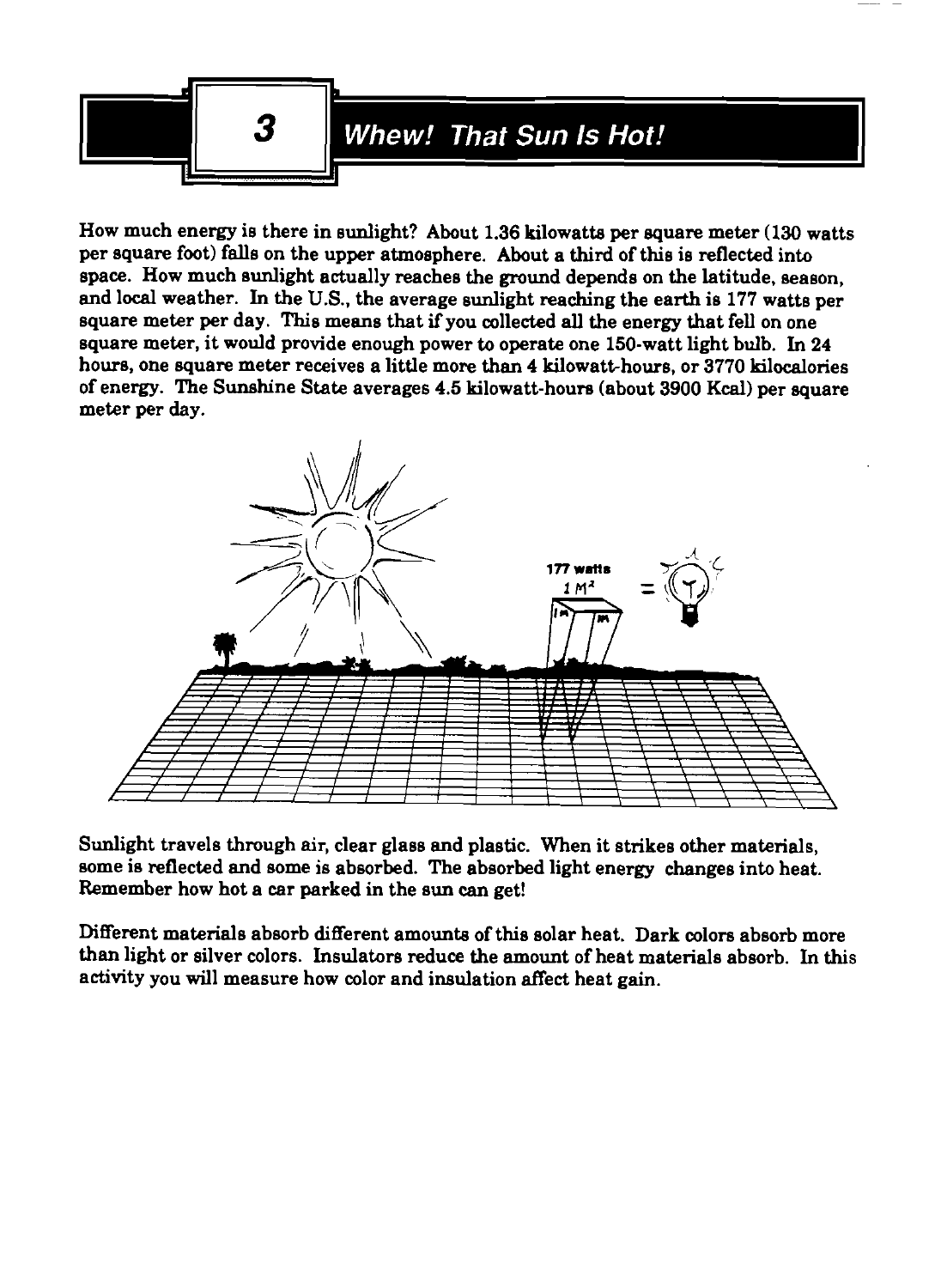

**Name Clase Date** 

# **Objective:**

To determine how a black base and insulation influence the rate of heat gain in a solar collector

# **Materials:**

4 zip-able plastic bags, gallon sized

Metric measurer for 2 liters

- 4 Celsius thermometers
- 4 small props (to support the comer of the bag where the thermometer sticks out)

**2** black pieces of paper

Insulation for the base of one bag (corrugated cardboard)

**Sun** shield for one bag (cardboard, an umbrella, or a shady place) Water

Clock or watch

Clear, sunny day

# Procedure:

- **1.** Add exactly **2** liters of water to each bag.
- 2. Insert a thermometer with its bulb in the water and the other end sticking out one comer. Seal the bags the best you can. If the thermometer is small enough to fit, you may seal it in the bag.
- 3. Select a site where the bags will receive the same amount of sunlight (except for the shielded bag).
- 4. As you put down each bag, prop up the thermometer comer so the water doesn't spill. Make sure you can read the thermometer without taking it out of the bag.
- 5. Label the bags A, B, C, and D.
- 6. Put down bag A and shade it from direct sunlight.
- 7. Put down bag B in the sunlight.
- 8. Put down a black sheet of paper and place bag C on it.
- 9. Put down the cardboard base (or other thick insulation), black paper, and bag D.
- **10.** For each bag, record the starting temperature and the temperature at each 5-minute interval for at least **20** minutes. Record your data here or in your lab book.

|                                  | 8. Put down a black sheet of paper and place bag C on it.<br>9. Put down the cardboard base (or other thick insulation), black paper, and bag D.<br>10. For each bag, record the starting temperature and the temperature at each 5-minute<br>interval for at least 20 minutes. Record your data here or in your lab book. |        |           |           |           |         |
|----------------------------------|----------------------------------------------------------------------------------------------------------------------------------------------------------------------------------------------------------------------------------------------------------------------------------------------------------------------------|--------|-----------|-----------|-----------|---------|
|                                  | Start Temp.                                                                                                                                                                                                                                                                                                                | 5 min. | $10$ min. | $15$ min. | $20$ min. | 25 min. |
| <b>Bag A</b><br>(shaded)         |                                                                                                                                                                                                                                                                                                                            |        |           |           |           |         |
| Bag B<br>$(tul]$ sun)            |                                                                                                                                                                                                                                                                                                                            |        |           |           |           |         |
| Bag C<br>(black paper, full sun) |                                                                                                                                                                                                                                                                                                                            |        |           |           |           |         |
| Bag D                            | (black paper, full sun, insulated)                                                                                                                                                                                                                                                                                         |        |           |           |           |         |



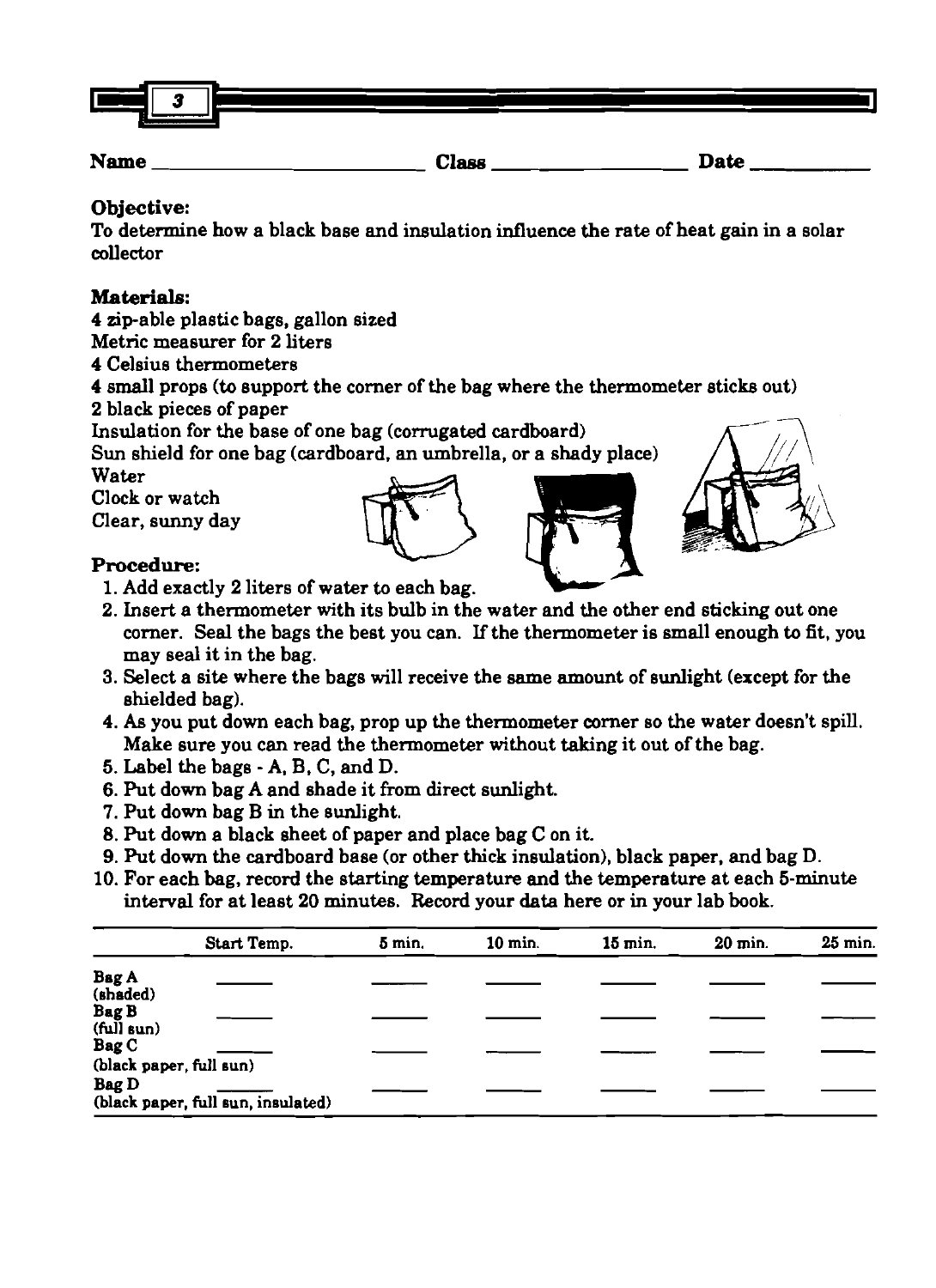**11.** Calculate the heat gain for all collectors (bags). Heat gain equals the **final**  temperature minus the starting temperature, multiplied by **2.** This heat gain is in kilocalories.

|                                         | $ final temp $ - start temp $\models$ |                            | $\alpha$ $2$                    |                                                                      |
|-----------------------------------------|---------------------------------------|----------------------------|---------------------------------|----------------------------------------------------------------------|
| Bag A<br>Bag B<br>Bag C<br><b>Bag D</b> |                                       | ≔<br>ı=<br>$\equiv$<br>l = | 2<br>$\boldsymbol{2}$<br>2<br>2 | Kcal heat gain<br>Kcal heat gain<br>Kcal heat gain<br>Kcal heat gain |

# **Conclusion:**

Make a graph of your data and describe the results of your tests.

# **More:**

- What would happen if you put only **1** liter of water in each bag? **3** liters? Which would gain the most heat?
- What would happen if you placed your bag of water on aluminum foil painted black (or white or dark green or red or unpainted)?
- Design a totally new experiment for your four plastic bags of water! Do it!!

# **Review for you:**

- **Q1.** Bag **A** gained heat from the environment. What was the source of this heat?
- **Q2.** Bag B gained heat from the environment and from direct sunlight. How much heat did bag B gain from direct sunlight? (Subtract the heat gain for bag A from the heat gain for bag B.)
- **Q3.** Without the black background, how much heat would bags C and D have gained?
- **Q4.** How much more heat did the black base help the water gain? (Subtract the heat gain for bag B from the heat gain for bag C.
- **65.** How much more heat was gained because of the insulation? (Subtract the heat gain for bag  $C$  from the heat gain for bag  $D$ .)
- **Q6.** Which bag gained heat at the fastest rate? Explain.

- **67. If** you were out camping, how could you use the sun to help you take a warm shower?
- **Q8.** What do you think a good solar water heater should look like? Make a labeled drawing of it.
- **Q9.** What are **the** seasonal effects on the amount of light energy reaching the Earth? Would a solar collector work the same all year?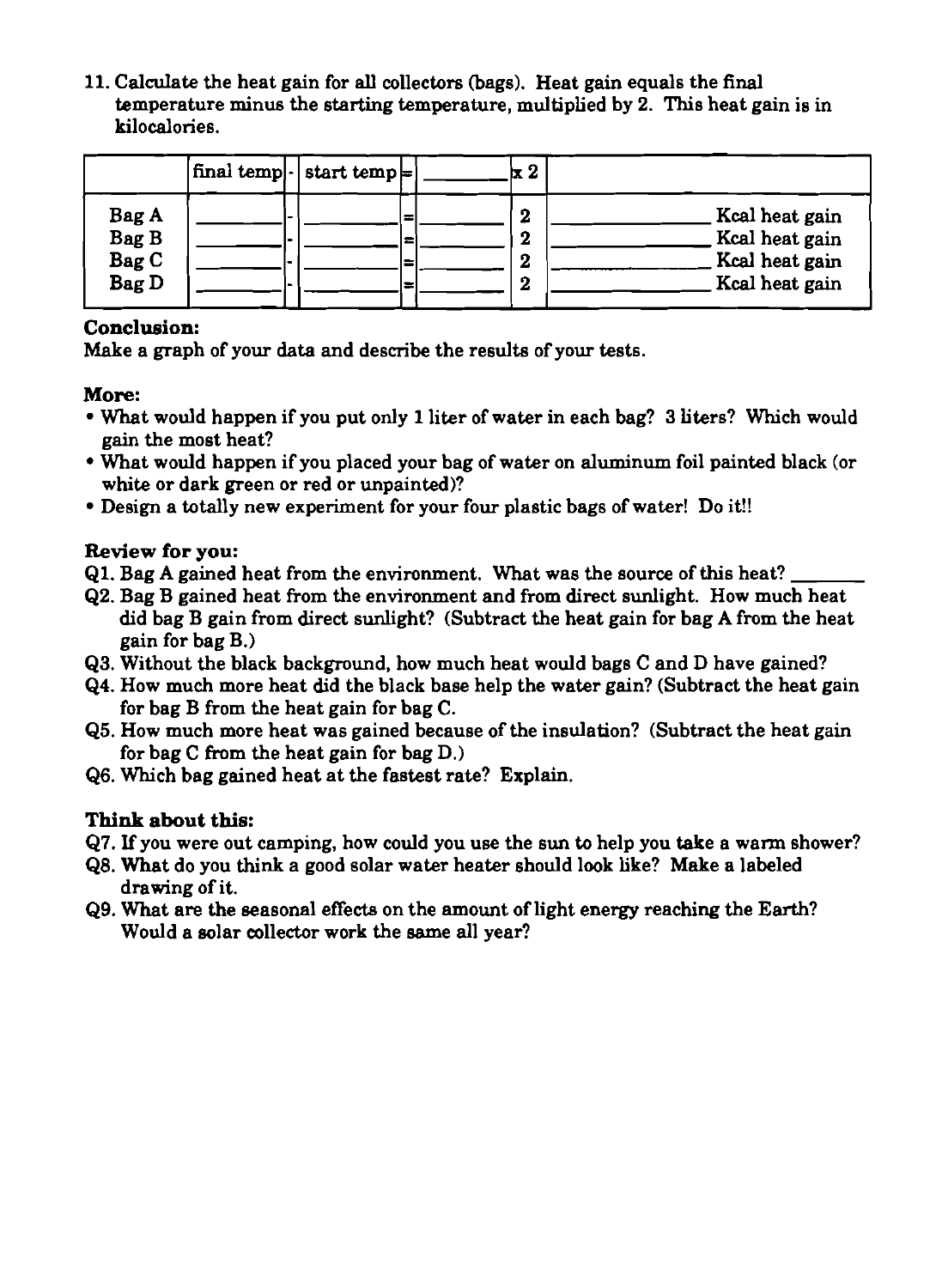

Solar electric, or photovoltaic (PV), cells have been called the ultimate source of electrical energy. Without turbines, generators, or any moving parts, solar cells simply and silently produce electricity. This illustration shows how solar cells convert light energy to electricity. When light hits the cell, it releases electrons. The electrons move across a grid in the cell and are taken off by a wire. This flow of electrons is electricity.



Photovoltaic cells are expensive (\$5 to \$8 per watt). For this reason, scientists are trying to reduce the cost of making the cells. For many applications, PV technology is already cost-effective, when the power demand is low or the location is far from existing power lines. For example, you may have a solar-powered calculator or watch, an item that only needs a small amount of electric energy. The Coast Guard uses photovoltaic cells to charge batteries that operate lights in boating channels. **NASA** uses them to power satellites.

Scientists are also trying to increase PV cells' efficiency. Single crystal cells convert 8% to 10% of the solar radiation to electricity, polycrystalline cells convert 6% to 8%, and thin **film,** or amorphous, cells convert 3% to 4% of the solar energy that is available. There is a lot of room for improvement in cell technology. But remember, green plants have been around for millions of years and they convert less than 1% of the available energy!

One possible way to increase the efficiency of PV cells is to reflect additional sunlight on to them. This activity will show you how much more electrical energy can be produced when reflectors are used.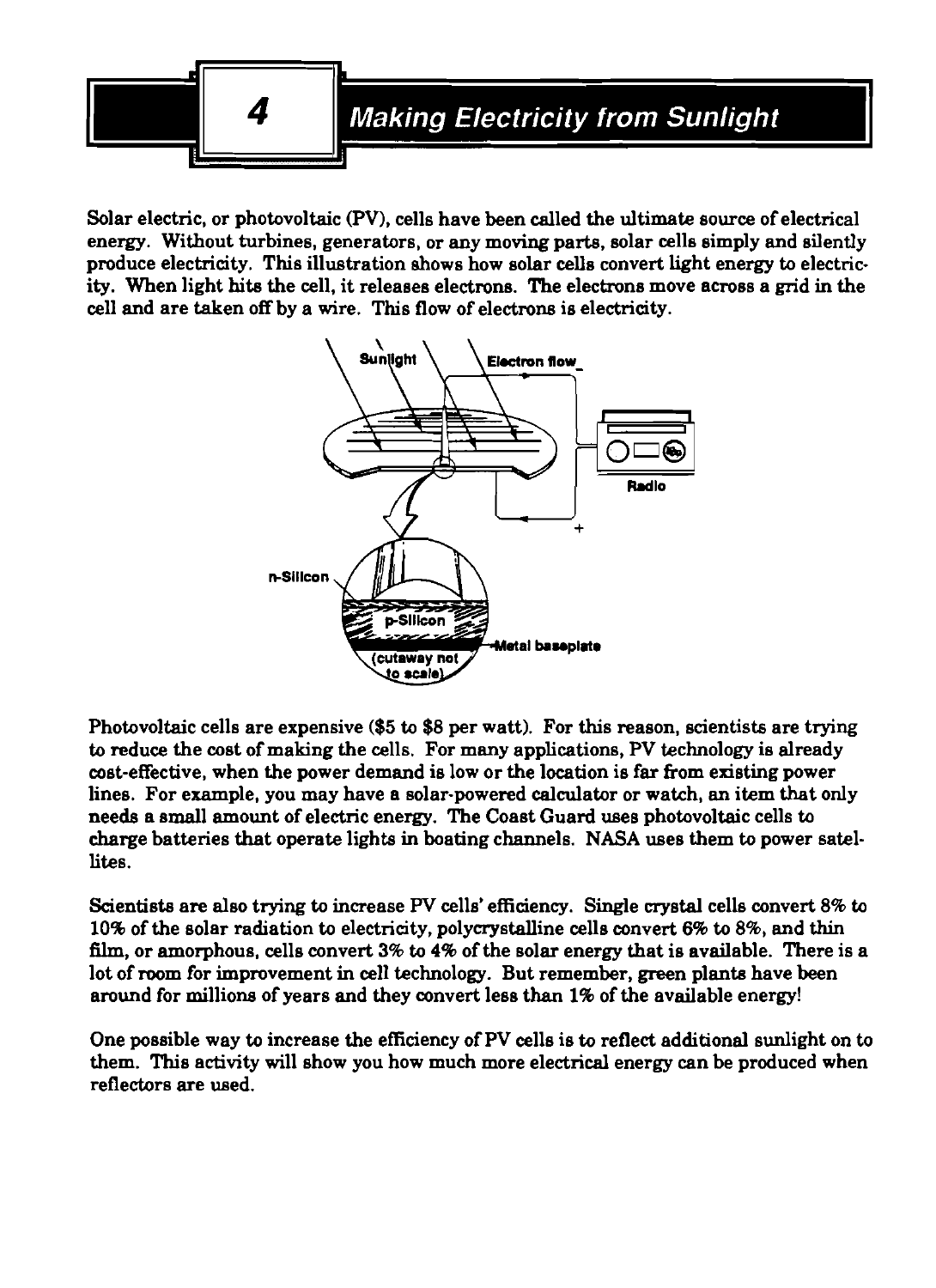

# **Objective:**

To measure the effectiveness of reflectors in increasing the energy output of a photovoltaic module

# **Materials:**

Minimodule (3 to 12 volts) Multitester meter (or volt-amp meter) Flashlight bulb Small DC motor Protractor Graph paper Laboratory notebook Aluminum foil reflectors

# **Procedure:**

- 1. Become familiar with the multitester by measuring the voltage output of your PV module. Your results should be close to the voltage identified by the manufacturer (3-12 volts). Check with your teacher if you need help.
- 2. Point the module at the sun and measure the amount of current (amps) the module produces when it is lying on a flat surface. Identify the correct scale on the multitester and observe the current increases when you slowly elevate the module until it is **normal**  (perpendicular) to the sun's rays.
- 3. The amount of current a PV module produces depends on the the amount of sunlight it receives. Measure and record the current output of the module when it is flat (0') and at each successive 10' interval until your module is at **90'.** Use the protractor to measure the angles.
- 4. Attach reflectors along both sides of the module, and repeat the measurements you made in step 3. (If reflectors are not included with the minimodule, you can make them by gluing aluminum foil on cardboard).

|        | Current (amps)            |                 |
|--------|---------------------------|-----------------|
| Degree | <b>Without Reflectors</b> | With Reflectors |
|        |                           |                 |
| 10     |                           |                 |
| 20     |                           |                 |
| 30     |                           |                 |
| 40     |                           |                 |
| 50     |                           |                 |
| 60     |                           |                 |
| 70     |                           |                 |
| 80     |                           |                 |
| 90     |                           |                 |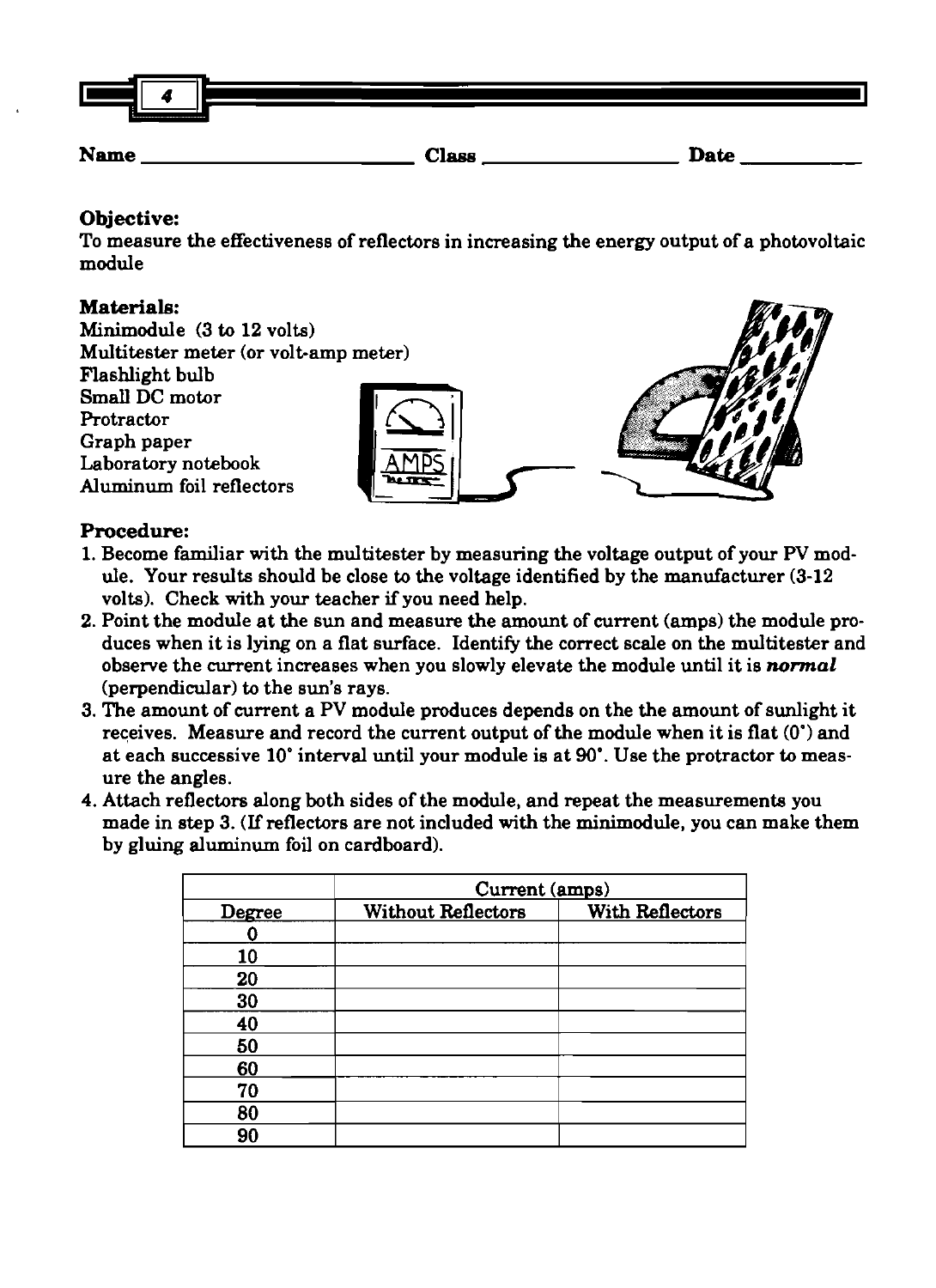- 5. Make a graph of the data you collected. Put *current* produced on the x axis and the *tilt of the module* on the *v* axis.
- 6. How much difference did the reflectors make? Calculate the increase in efficiency at 20', 30', 40' and 50'. (Hint - Divide the amount of current with the reflectors by the amount of current without the reflectors.)

# **Conclusion:**

Describe the effectiveness of sunlight reflectors on the current production of photovoltaic modules.

# **More:**

- Repeat the experiment using different kinds of reflective materials.
- Does the size of the reflector make a big difference? Design an experiment that will test the efficiency of variously sized reflectors on current output.
- How will the reflectors affect the power output early in the morning and late in the afternoon?

# **Review for you:**

61. What type of photovoltaic module is the most efficient?

- 62. What are the two units of electricity that can be easily measured with a multitester?
- 63. Why are scientists experimenting with different kinds of reflective materials instead of just making the modules larger?
- 64. When referring to photovoltaic systems, what does the term "normal" mean?
- 65. What are some uses of PV systems that are cost-effective today?

- 66. Many scientists are trying to increase the efficiency of W modules. Visit the library and develop a report on recent advances in PV technology.
- 67. Photovoltaic systems are cost-effective *thy* when the power demand is low and the location is far away from existing power lines. Visit the library and investigate the use of PV systems for vaccine refrigeration, water pumping, lighting and telecommunications.
- 68. Why are solar cells important to NASA? Investigate NASA's role in developing photovoltaics.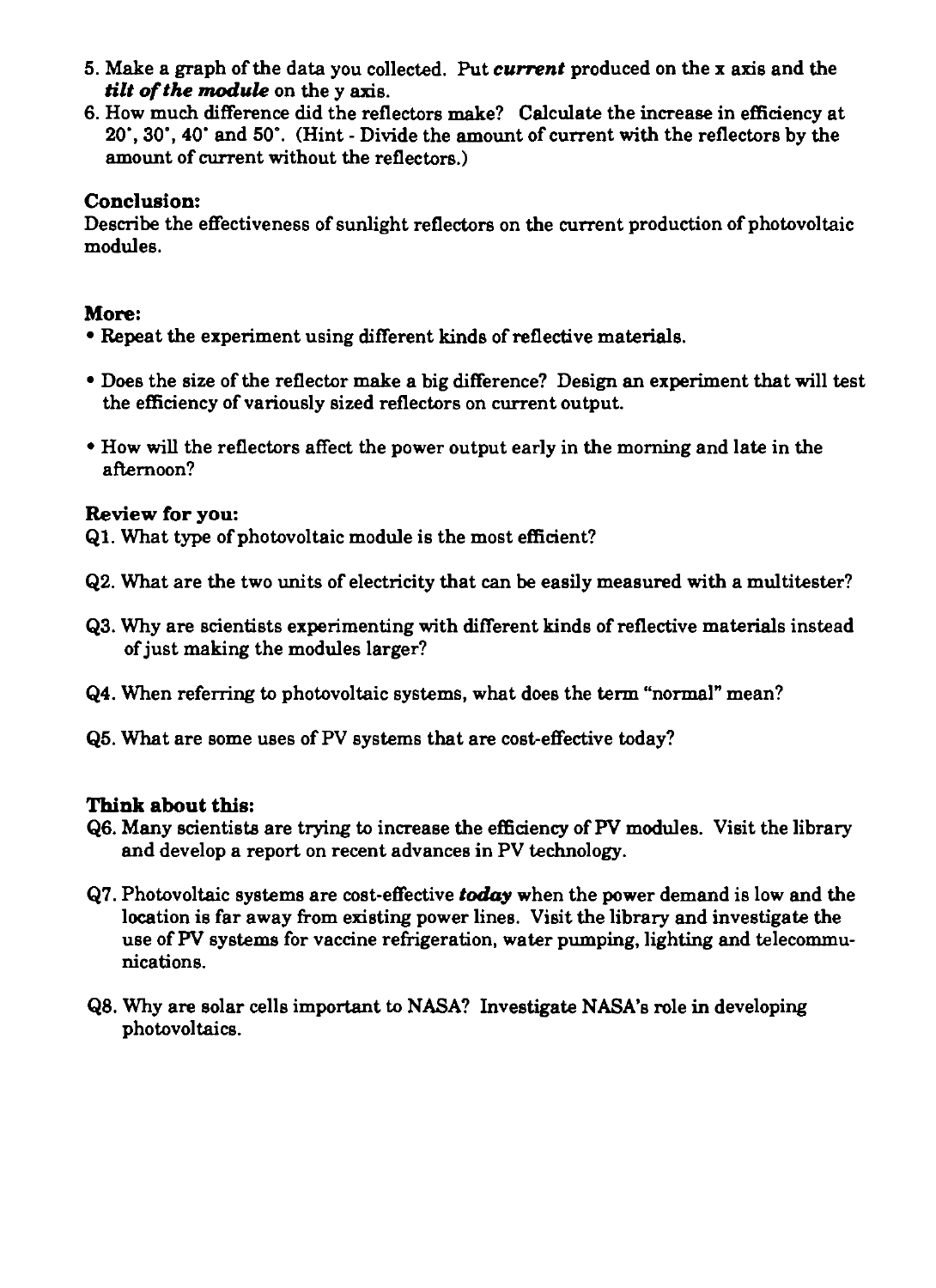

Your muscle power comes from the foods you eat. The foods get their energy from sunlight. But most people don't wander in the wilderness, munching plante and catching small animals to eat. Most folks get their food at a **grocery** store.

How does the energy needed to get certain food producte to your home compare with the energy in the food? For example, the energy needed to transport orange juice from Brazil to Florida may be more than the energy you get from drinking the orange juice. Table 1 shows the amount of energy used to produce some common foods. These numbers only include the energy used during these steps:

|              | Energy needed for                              |
|--------------|------------------------------------------------|
| Growing      | planting, cultivating, pesticides, fertilizers |
| Harvesting   | mechanically collecting the crop               |
| Processing   | washing, sorting, slicing and packaging        |
| Transporting | moving from the farm to warehouse to market    |
| Storing      | keeping the crop cool and looking fresh        |
| Marketing    | lighting and refrigerating                     |

The energy figures in Table 1 do not include the energy required to get the food from the market or to prepare it. The energy costs of the containers and packaging materials are not included either; if they were, the energy costs of the food would be much higher.

In this activity, you will calculate the ratio of the energy it takes to produce certain foods to the actual energy value of that food. You will learn that some foods are less "energy intensive" than others.

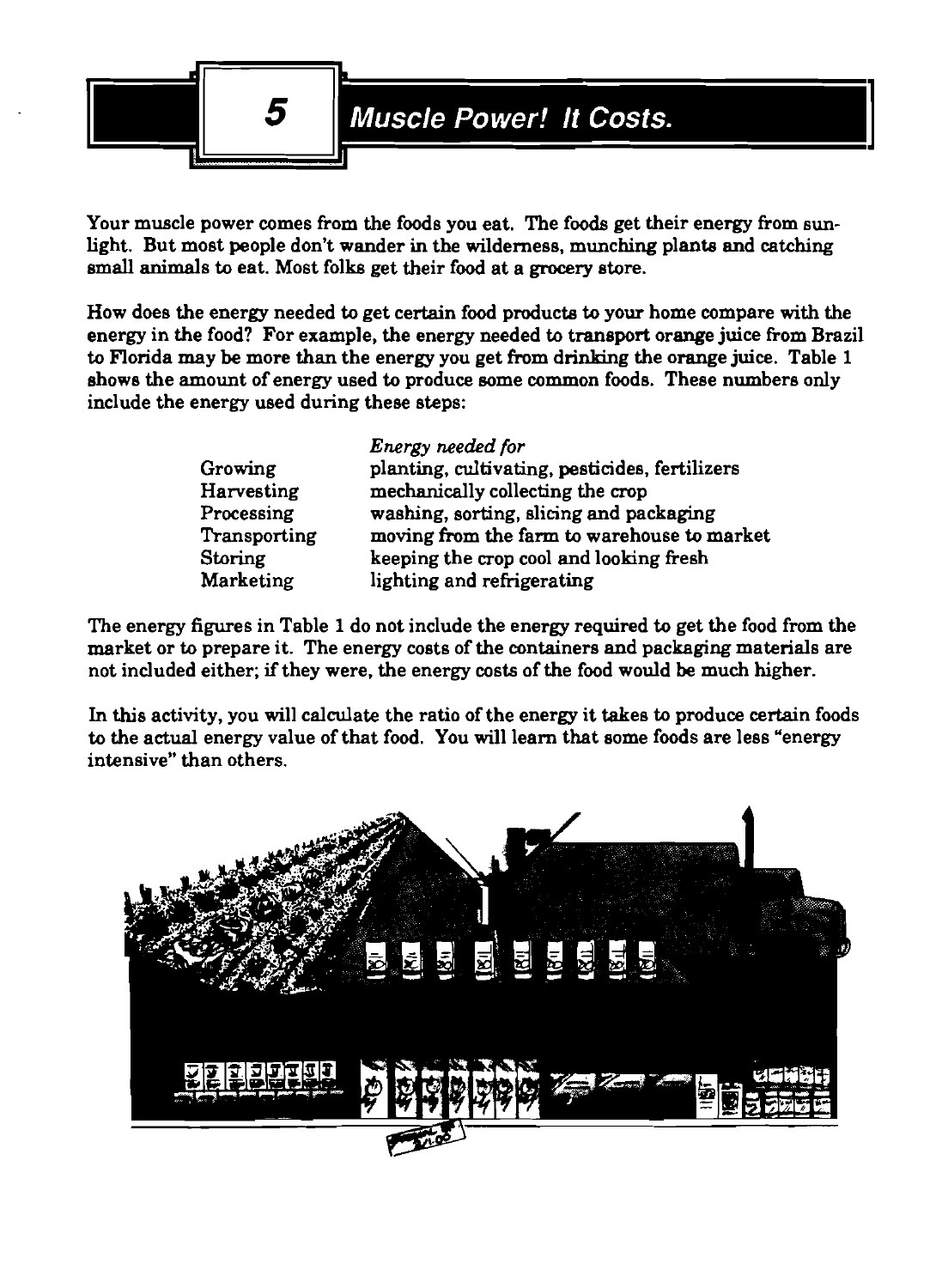| Г<br>з      |              |             |
|-------------|--------------|-------------|
| <b>Name</b> | <b>Class</b> | <b>Date</b> |

# **Objective:**

To compare the energy costs with the caloric content of food items

#### **Materials:**

Paper and pencil Calculator (optional but helpful)

### Table 1. Comparison of "Energy to Produce" with "Energy in Food"

| Food                                  | <b>Energy to Produce</b><br>(Calories) | <b>Energy in Food</b><br>(Calories) | <b>Energy Ratio</b> |
|---------------------------------------|----------------------------------------|-------------------------------------|---------------------|
| Wheat bread, 1 slice @ 18 slices/lb.  | 115                                    | 61                                  | to_                 |
| Milk, $8$ oz. $(l$ cup)               | 848                                    | 158                                 | to                  |
| Cheese, 3 oz.                         | 2229                                   | 339                                 | to                  |
| Grain-fed beef, 3 oz.                 | 1997                                   | 246                                 | $\mathbf{t}$        |
| Grass-fed beef, 3 oz.                 | 1390                                   | 222                                 | to                  |
| Lunch meat, 3 oz.                     | 1545                                   | 258                                 | to                  |
| Chicken, 3 oz.                        | 897                                    | 141                                 | to                  |
| Tuna, 3 oz.                           | 2404                                   | 245                                 | $\mathsf{to}$       |
| Tomatoes (fresh), 1/2 cup             | 356                                    | 23                                  | to                  |
| Tomatoes (canned), 1/2 cup            | 583                                    | 24                                  | to to               |
| Potatoes (fresh), 1/3 lb.             | 238                                    | 108                                 | $\mathsf{to}$       |
| Potatoes (frozen hashbrowns), 1/3 lb. | 1247                                   | 339                                 | $\mathsf{to}$       |
| Potato chips, 1/3 lb.                 | 1855                                   | 859                                 | to                  |
| Potatoes (canned), 1/3 lb.            | 1075                                   | 110                                 | $\mathsf{to}\_$     |
| Potatoes (dehydrated), 1/3 lb.        | 2225                                   | 550                                 | $\mathsf{to}$       |
| Lettuce, 2 leaves                     | 144                                    | 7                                   | to                  |
| Apples (fresh), 6 oz.                 | 499                                    | 88                                  | $\mathsf{to}_-$     |
| Apple juice (canned), 3 oz.           | 295                                    | 45                                  | to l                |
| Oranges (fresh), 3 oz.                | 351                                    | 46                                  | to                  |
| Orange juice (frozen), 3 oz.          | 1172                                   | 46                                  | $\mathsf{to}_-$     |
| Orange juice (canned), 3 oz.          | 394                                    | 45                                  | to                  |
| Shelled pecans, 2 oz.                 | 2426                                   | 405                                 | to                  |
| Shelled almonds, 2 oz.                | 1947                                   | 363                                 | to                  |
| Shelled walnuts, 2 oz.                | 2612                                   | 395                                 | to.                 |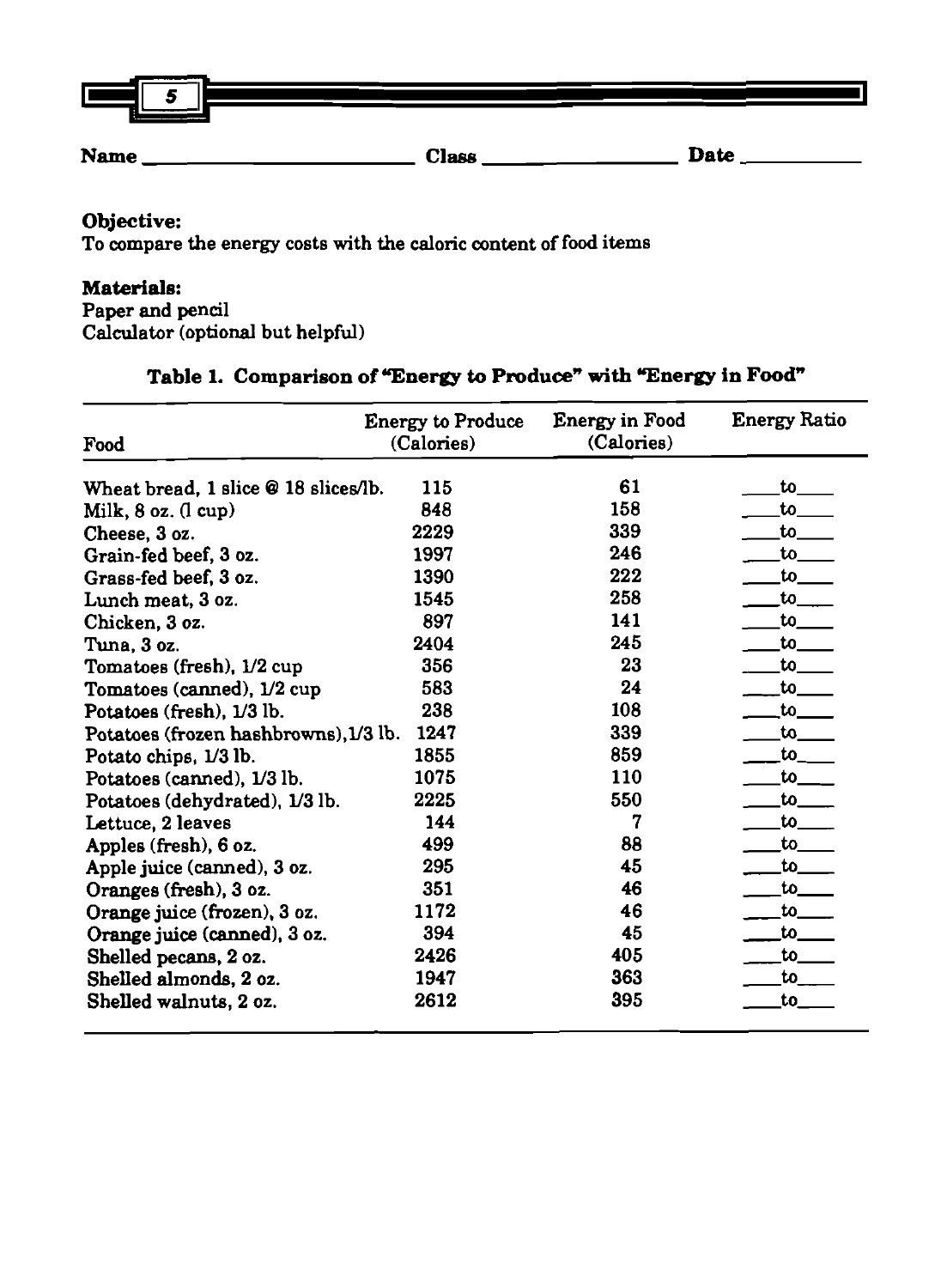#### **Procedure:**

**1.** Calculate the energy ratio of the foods listed. Divide the 'Energy to Produce" by the 'Energy in Food." Round your answer to the nearest whole number. Example:

Energy to Produce **115 1.9 2**  Wheat bread:  $\frac{\text{Energy to produce}}{\text{115}} = \frac{1.9}{1.9} = \frac{2}{1.9}$  or 2 to 1 Energy in Food **61 1 1**  (It takes two times the food energy value of wheat bread to produce it.)

**2.** Record your answers in the space provided in Table **1.** 

### **Conclusion:**

What factors determine the energy costs for food production and distribution?

#### **Review for you:**

- **Q1.** Which five foods on the list would be considered the most energy-intensive? (Which foods have the highest ratio?)
- **Q2.** Why are these foods so energy-intensive?
- **Q3.** List the potato products in order of their energy ratios. Explain the differences.
- **Q4. These "Energy to Produce" values are averages. What factors are considered in calcu**lating them?
- **Q5.** Which would use less energy to produce, food grown in your own garden or food from the grocery store? Which of these usually costs less?
- **Q6.** Packaging materials use energy, too. Here are some materials and the kilocalories per ounce used to produce them: paper, **321;** glass, **120;** steel, **233;** aluminum, **1552;**  and plastic. **292.** Consider the weight of **3** one-gallon milk jugs. Which **jug** would be the least energy intensive, glass, paper or plastic? What would be some other advantages and disadvantages of each kind of jug?

- **Q7.** Why do fresh foods cost more when they are not in season? ("In season" means that it is the time of year that the food grows locally. Florida's "in season" is different from the "in season" of northern states.)
- **QB.** How did people preserve food **2000** years ago? They didn't have freezers or cans.
- **Q9.** Plan a one-day menu for yourself. Select a balanced diet. Choose foods that are the least energy-intensive. Consider the packaging of foods purchased. If you want to choose foods from a garden at home, select only those foods that are ready for harvest now.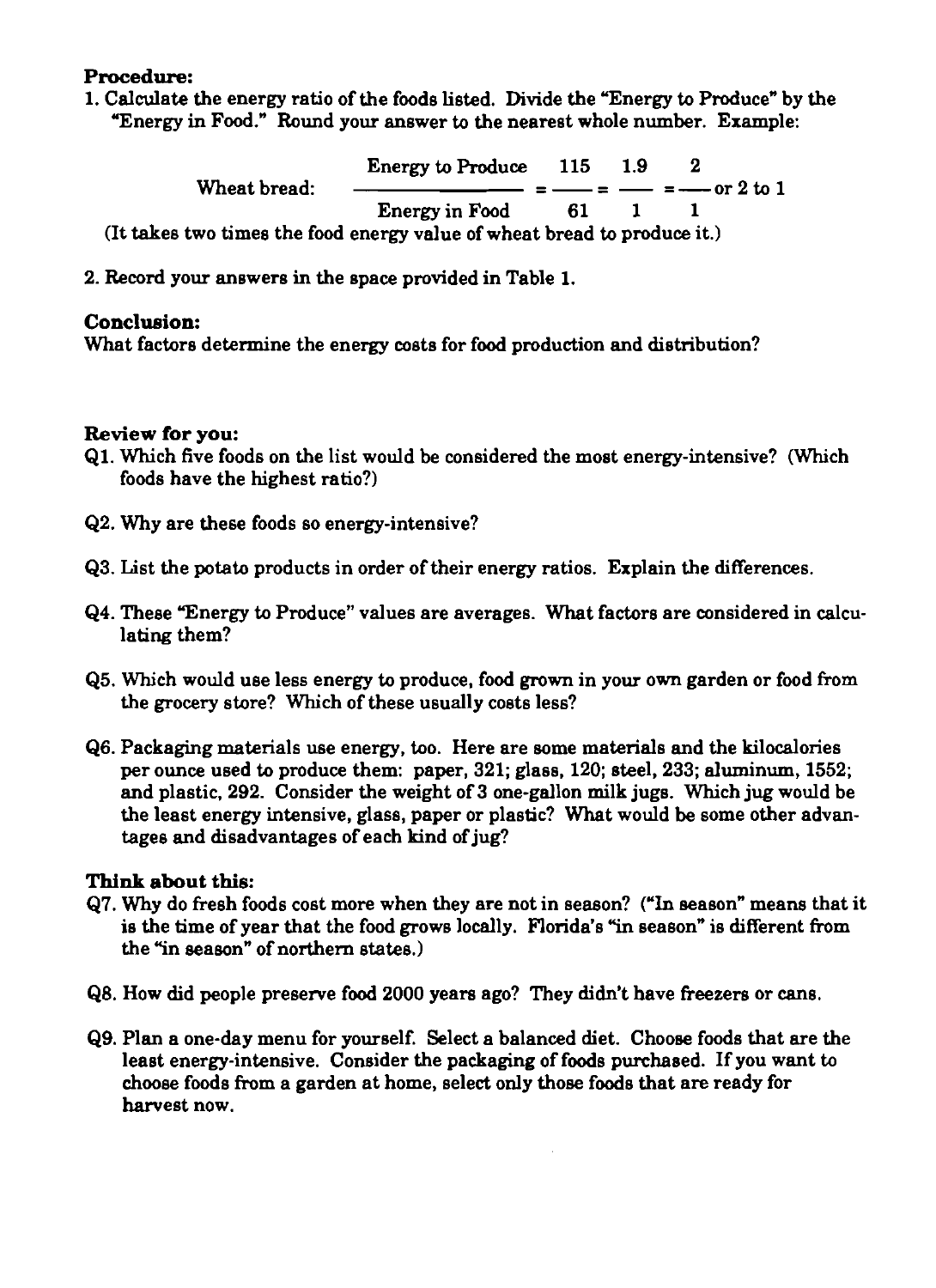

Did you ever hear the expression 'It's hot enough to **fiy** an egg on the sidewalk'? Sidewalks don't really get quite hot enough to cook on. But you can build a "hot box" or solar oven that can collect the sun's heat energy and cook many different kinds of food. To work properly, a solar oven must hold this heat energy long enough for the food to absorb the heat and cook.

Collecting the energy is easy. Most solar ovens have a glass or plexiglass cover. Also, the designs usually include some kind of reflectors which increase the amount of energy the oven receives by reflecting light into the oven.

Holding the heat energy in the oven is the hard part. Ovens must be carefully insulated and tightly sealed so the captured heat cannot escape. Moist foods, such as stews, must be sealed so escaping water does not condense on the glass cover.

Foods that are easy to cook must be kept at 175'F or greater for two hours. These foods include white rice, rolled oats, pearl barley, squash and Indian pudding (cornmeal and **milk).** 

Foods that are more difficult to cook must be kept at 175°F or greater for about three hours. They include lentils, blackeyed peas, black beans and potatoes.

Foods that are most difficult to cook must be kept at 195'F or greater for three hours, and they should be presoaked. These foods include pinto beans, garbanzo beans, small navy beans, kidney beans, red beans and split green peas.

| Recipe |                                                      |
|--------|------------------------------------------------------|
|        | Sunshine cookies:                                    |
|        | Mix 1 cup flour, 1 teaspoon baking powder,           |
|        | 1 teaspoon baking soda. Blend 1/4 cup marganne,      |
|        | 1/2 cup brown sugar, and 1 teaspoon vanilla extract. |
|        | Add dry ingredients. Add 3/4 cup rolled oats. Mix    |
|        | well. Drop by spoonfuls onto cookie sheet. Cover     |
|        | with a loose tent of blackened foil. Bake in solar   |
|        | box cooker for about one hour.                       |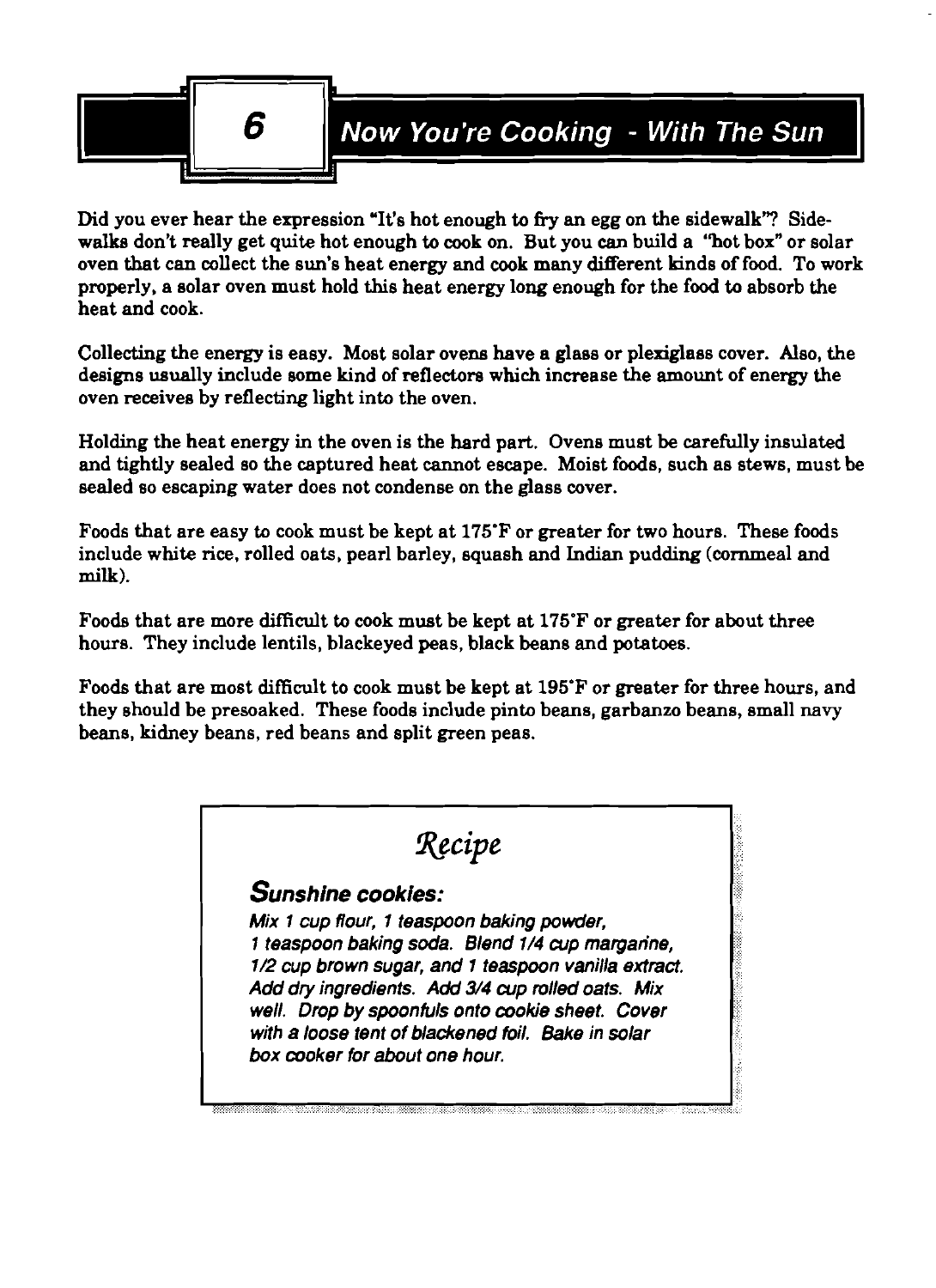| Ŀ           | . .<br>ю. |              |      |  |
|-------------|-----------|--------------|------|--|
| <b>Name</b> |           | <b>Class</b> | Date |  |

# **Objective:**

To build and use a solar box cooker

# **Materials:**

Corrugated cardboard box, about 11 in. x 18 in. x 8 in.

Corrugated cardboard box, about 15 in. x 22 in. x 10 in.

Insulation to fit between the nested boxes (Wadded fiberglass works well.)

Newspaper or styrofoam "peanuts"

Sheet of plain glass or plexiglass about 12 in. x 19 in. (Plastic wrap **can** substitute.)

Mirror, about 12 in. x 19 in. (Mylar film [good] or aluminum foil [not as good] can

substitute if you also have a stiff backing to glue it on.)

Cord or heavy string, 6 **ft.** 

Scissors

2 sticks for props, each about 26 in.

Spray paint, dull black

Duct tape

Thermometer, Celsius or Fahrenheit

Dark cookware with dark lids (Use dark enamel, amber glassware, or cast iron; the lid can be blackened foil.) Hint - Make sure the pot will fit in the oven!

Cake rack to raise cookware

Food

# **Procedure:**

# **Build the Solar Box Cooker**

- 1. Cut the boxes so that the smaller one is about eight inches high and the larger one is about ten inches high.
- 2. Remove the top and spray paint the inside of the small box with dull black paint. (Hint - If you are going to paint the outside of your **cooking** pot and lid, do it now.)
- 3. The large box needs its top hinged along the 22-inch length. If it has been cut this way, fine. If not, cut the top off and make a hinge with duct tape.
- 4. With scissors or a compass point, CAREFULLY punch holes for the cord adjuster. Punch two holes near each outside corner in the top of the large box. (See illustration.) Punch two holes near each front corner in the base of the box.
- 5. Cut two adjuster plates from scrap cardboard. Each should be one inch wide and three inches long. (See illustration.)
- 6. Cut the cord into two 3-foot lengths. Knot one end of a cord, and thread the free end through the punched holes and the adjuster plate. Do the same on the other side. (See illuetration.)
- 7. Use duct tape to fasten the mirror on the inside of the large box's top. The mirror is the reflector.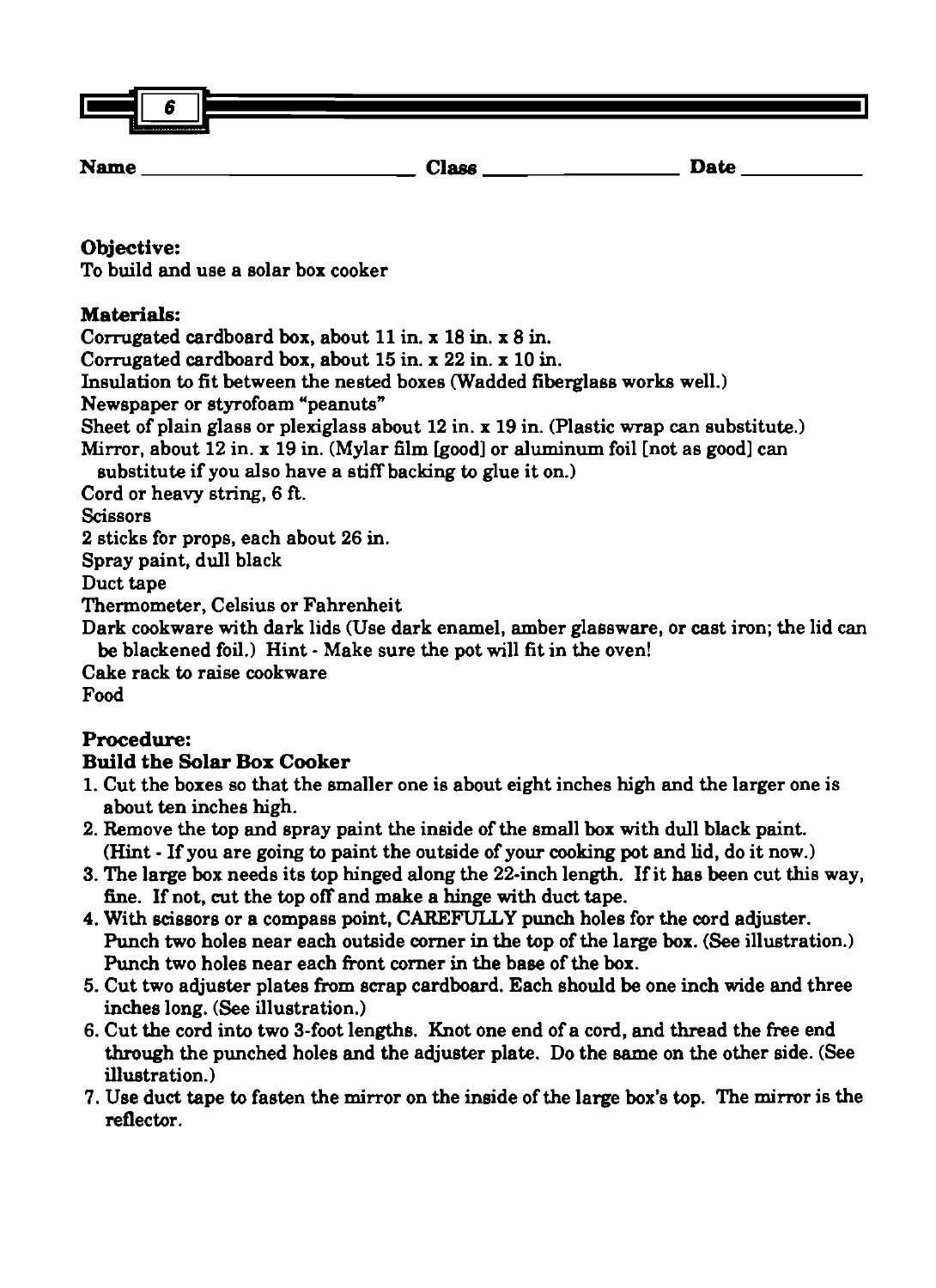- 8. Put two inches of insulation in the bottom of the large box.
- 9. Set the emall box in the large box, an equal distance from the eides. Put insulation between the two boxes.
- 10. Loosen the insulation enough to insert the prop sticke between the boxes. (See illustration.)
- 11. Cover the top opening with glass or plexiglass. Your solar box cooker is now complete.



**Solar Cooker**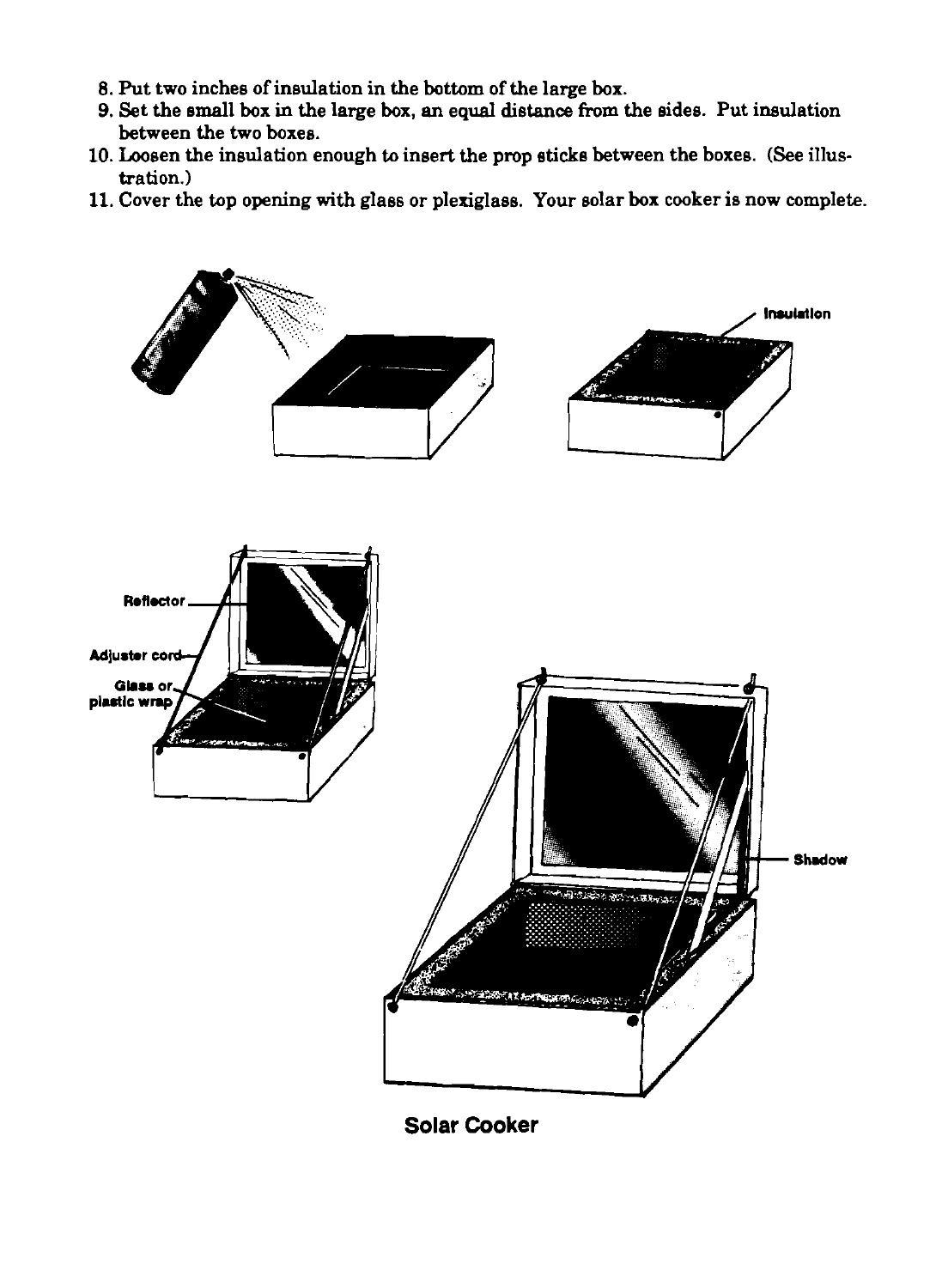# **Position the Solar Box Cooker**

- **1.** Place the cooker in **full** sunlight, on a dry surface. Prop the reflector open in any position temporarily.
- **2.** Move the box east or west until the shadow of the prop falls directly behind the stick, parallel to the edge of the box.
- **3.** Move the reflector until reflected sun lights up the inside bottom and front of the oven. Move the props until they hold the reflector in this position. Tighten the cord adjuster **firmly.**
- 4. If it is windy, put rocks or some kind of weights around the cooker to keep it in focus.

# **Use the Solar Box Cooker**

On a clear and sunny day, the cooker will reach **280'F.** This is hot enough to cook or bake almost anything, if you are patient. On a hazy or partly cloudy day, the cooker will reach about **225'F.** You can cook meats, rice, potatoes or frozen vegetables, but don't try to bake bread or cakes. On completely cloudy days, the cooker won't work!

Be certain that all your cookware is tightly covered. If moisture escapes, it will condense on the lid and block the incoming energy.

Any conventional recipe suitable for an oven will work in a solar oven, but you will have to adjust the time to account for the lower temperature. A good rule is to double the regular cooking time. Crock pot recipes are great but since the solar cooker will get as much as **100'F** hotter than a crock pot, cooking times may be shorter.

BE CAREFUL when you open the cooker. IT'S HOT INSIDE. Use potholders to handle the hot cookware.

- **1. LiR** the glass or plexiglass lid from the top. Put the cake rack inside the solar cooker. Put in a thermometer so that you can read it when the lid is closed. Record the temperature. Close the lid and focus the cooker. Preheat for **30** minutes.
- **2.** Record the temperature. Open the lid. Put covered dark cookware containing your food on the cake rack. Close the lid.
- **3.** Record the temperature inside the cooker every 15 minutes.
- 4. Measure your cooking time. When the estimated cooking time is up, record the temperature, carefully open the lid, remove the hot cookware, and sample the food. If the food is not yet done, cook it a bit longer. Be patient!

# **Conclusion:**

Describe the temperature changes and the foods you cooked. Include a labeled drawing of the solar box cooker. How could you improve the design of your cooker?

- **61.** What are some other ways you can use the heat energy from the sun?
- **62.** What are some advantages and disadvantages of using the sun's energy for cooking?
- **63.** Identify some cultural problems that might prevent the widespread use of solar cookers.
- **64.** Conduct eome library research on the history of eolar cookers. Look for information about how they are being used in Third World countries that are running out of fire wood.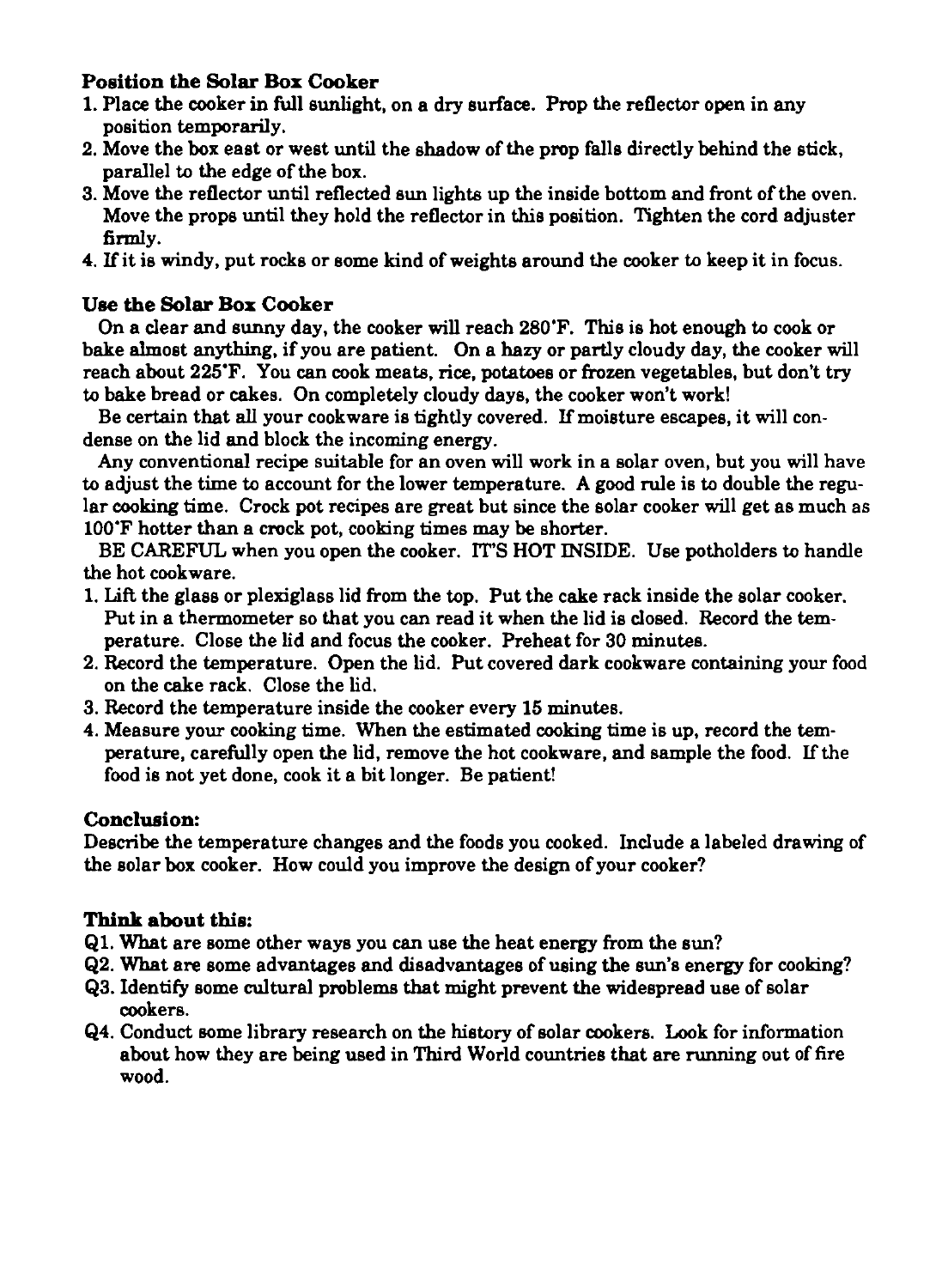

Scientists and engineers are developing ways to store the radiant energy from the sun as heat energy. This heat energy could be used at times when direct eolar energy is not available. Materials differ in their ability to absorb heat. The *specific heat capacity* (s.h. or sometimes Cp) of a material is a measure of ita ability to absorb heat. Materials with high specific heat values absorb and release more heat energy than materials with lower specific heat values.

The specific heat capacity of materials are measured in laboratories under controlled conditions. Some specific heat values are:

|    | <b>Material</b>                                               | Specific Heat $\langle \text{cal/g per 'C} \rangle$ |  |
|----|---------------------------------------------------------------|-----------------------------------------------------|--|
| OΓ | Concrete<br>Cinder block<br><b>Brick</b><br>Limestone<br>Wood | .16<br>.18<br>.20<br>.22<br>.42                     |  |
|    | Water                                                         | 1.00                                                |  |

The table shows that water absorbs heat slower than bricks or concrete. Water also retains heat longer; it does not lose heat as fast. Of course the mass or weight of the material is also important. From the chart you can see that five kilograms of bricks will be needed to hold as much heat as one kilogram of water.

Specific heat capacity can be used to calculate the amount of heat energy absorbed or lost by a substance. The heat absorbed or lost is equal to the product of the mass **(M)** times its change in temperature  $(\Delta T)$  times its specific heat (s.h.) or:

Heat gained or lost =  $M x \Delta T x s.h.$ 

Homes designed to capture, store and distribute heat energy are not new. Both ancient Greeks and Romans designed systems to store solar energy in the form of heat. In fact eome very interesting "solar homes" were built by the Pueblo Indians in America's Southwest. In this activity you will measure the ability of different materials to hold heat energy.

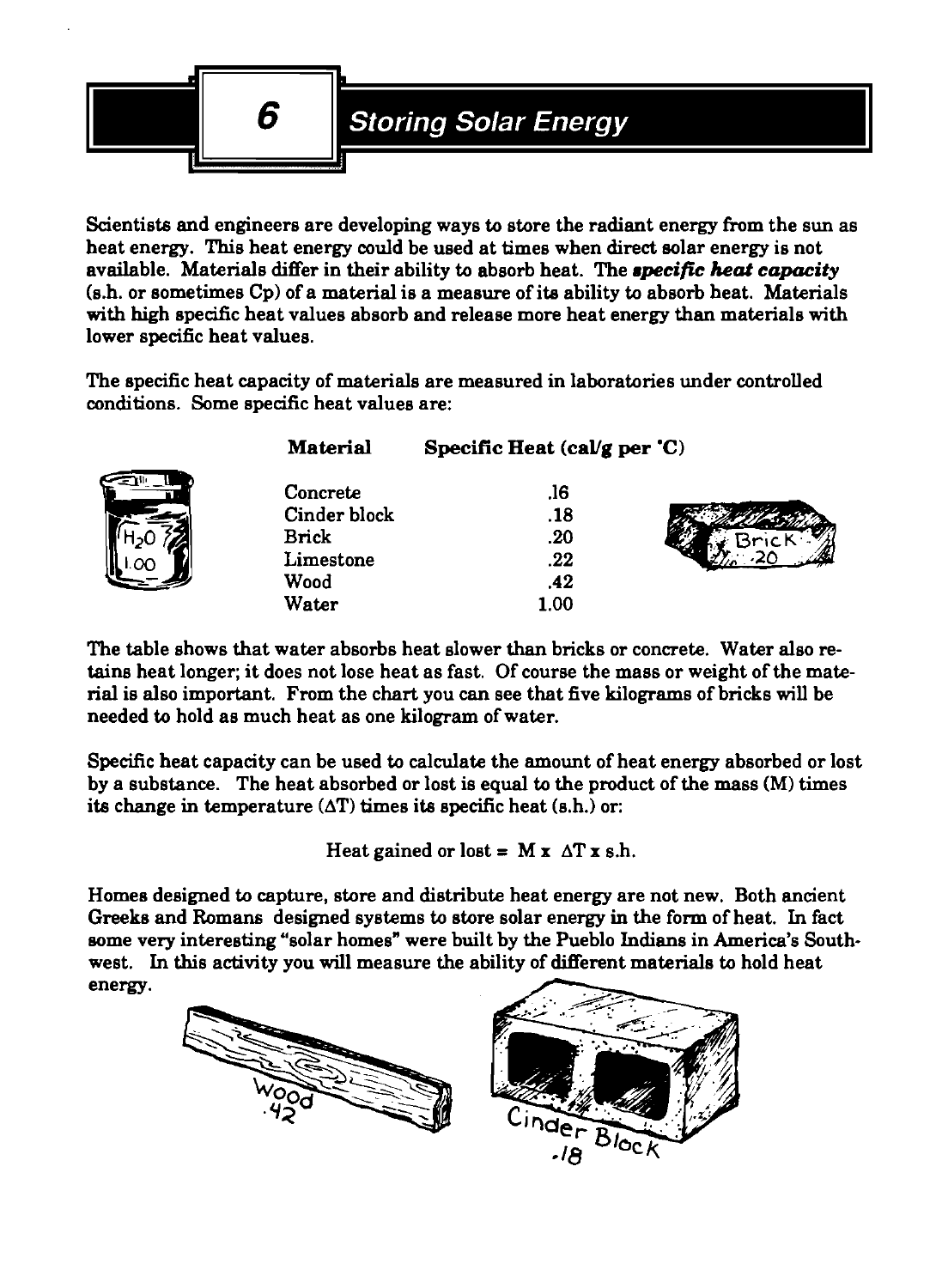| Ш<br>. .<br> | $\bullet$<br>D |  |              |  |             |  |
|--------------|----------------|--|--------------|--|-------------|--|
| <b>Name</b>  |                |  | <b>Class</b> |  | <b>Date</b> |  |

# **Objective:**

TO measure the ability of some common materials to hold heat

**Materials:**  Objective:<br>
To measure the ability of some common materials to hold heat<br>
Materials:<br>
Water<br>
Sand<br>
Cement or pieces of concrete block<br>
Limestone or crushed seashells<br>
Thermometers<br>
Clear sealable plastic bags<br>
Clear sealab Cement or pieces of concrete block Limestone or crushed seashells Scale to weigh materials **b and the season of the season of the season**  $\sim$ . , , **fl**  Clear sealable plastic bags / /

# **Procedure:**

- 1. Carefully weigh **250** grams each of water, sand, concrete block, and limestone or crushed seashells.
- **2.** Place each substance and a thermometer in its own sealable plastic bag and record the starting temperature (Ts). Position the thermometer so you can read it without removing it.
- 3. Put the bags in a place where they will get full sun but will be protected from any wind.
- 4. Record the temperature in each bag every five minutes for at least **20** minutes.
- **5.** Bring your experiment inside or put it in the shade. Open the plastic bag and record the temperature drop of the materials every five minutes for **15** minutes.

| Time         | Water Temp. | Sand Temp. | Concrete Block Temp. | Shells Temp. |
|--------------|-------------|------------|----------------------|--------------|
| <b>Start</b> |             |            |                      |              |
|              |             |            |                      |              |
| 10           |             |            |                      |              |
|              |             |            |                      |              |
| 20           |             |            |                      |              |
| 25           |             |            |                      |              |
| 30           |             |            |                      |              |
| 35           |             |            |                      |              |

# **Measuring Heat Storage of Materials**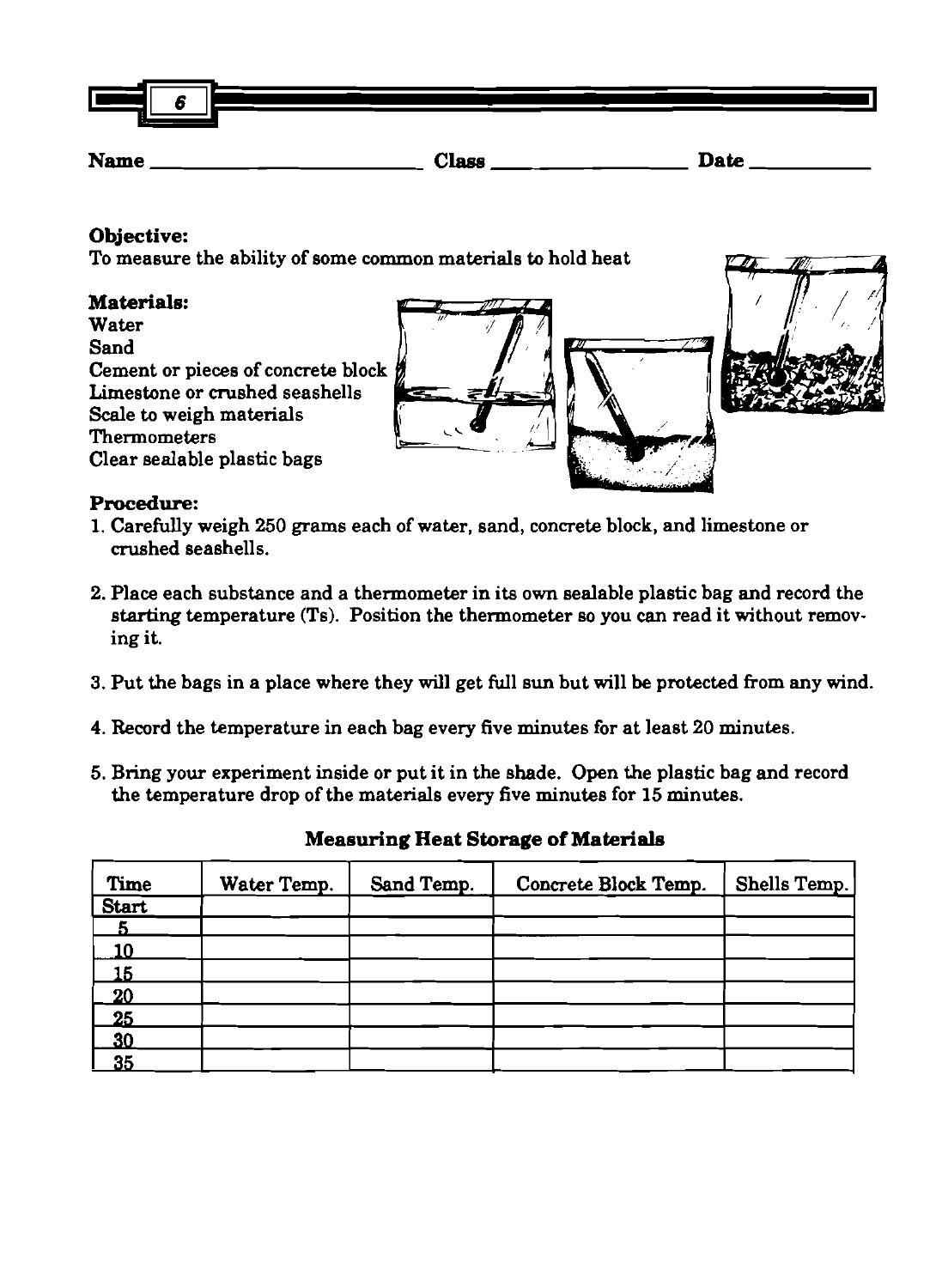- **6.** Use this formula to calculate the amount of heat the materials absorbed before they were taken out of the sun. Heat gained or lost =  $M x \Delta T x s.h$ .
- **7.** Use the formula to calculate the amount of heat the materials lost after they were removed from the sun.

#### **Conclusions:**

Write a paragraph about your experiment. Include a list showing which materials gained the most heat and which ones stored heat the longest.

Which materials retained or stored the most heat?

#### **More:**

Repeat this experiment using other materials. Are metals good materials for storing heat?

#### **Review** for **you:**

**Ql.** What is specific heat capacity?

- **62.** Why is the specific heat capacity important in solar heating systems?
- **Q3.** Why is it important to keep the mass of the materials nearly the same when measuring their ability to store heat?

#### **Think about this:**

**Q4.** Visit the library and investigate the use of *Glauber's salts* to store solar heat.

- **Q5.** Space heating is not a very important energy **use** in most Florida homes. How can the specific heat capacity of materials be used to keep homes cool? Remember there is no such thing as cold, just a lack of heat.
- **Q6. Visit the library and investigate the use of** *heat pipes* to moderate temperatures. Prepare a report for the class.
- **Q7.** Investigate the buildings constructed by the Anasazi Indians at Meas Verde, Pueblo Bonito and Acoma. What can we learn from them about how to design buildings?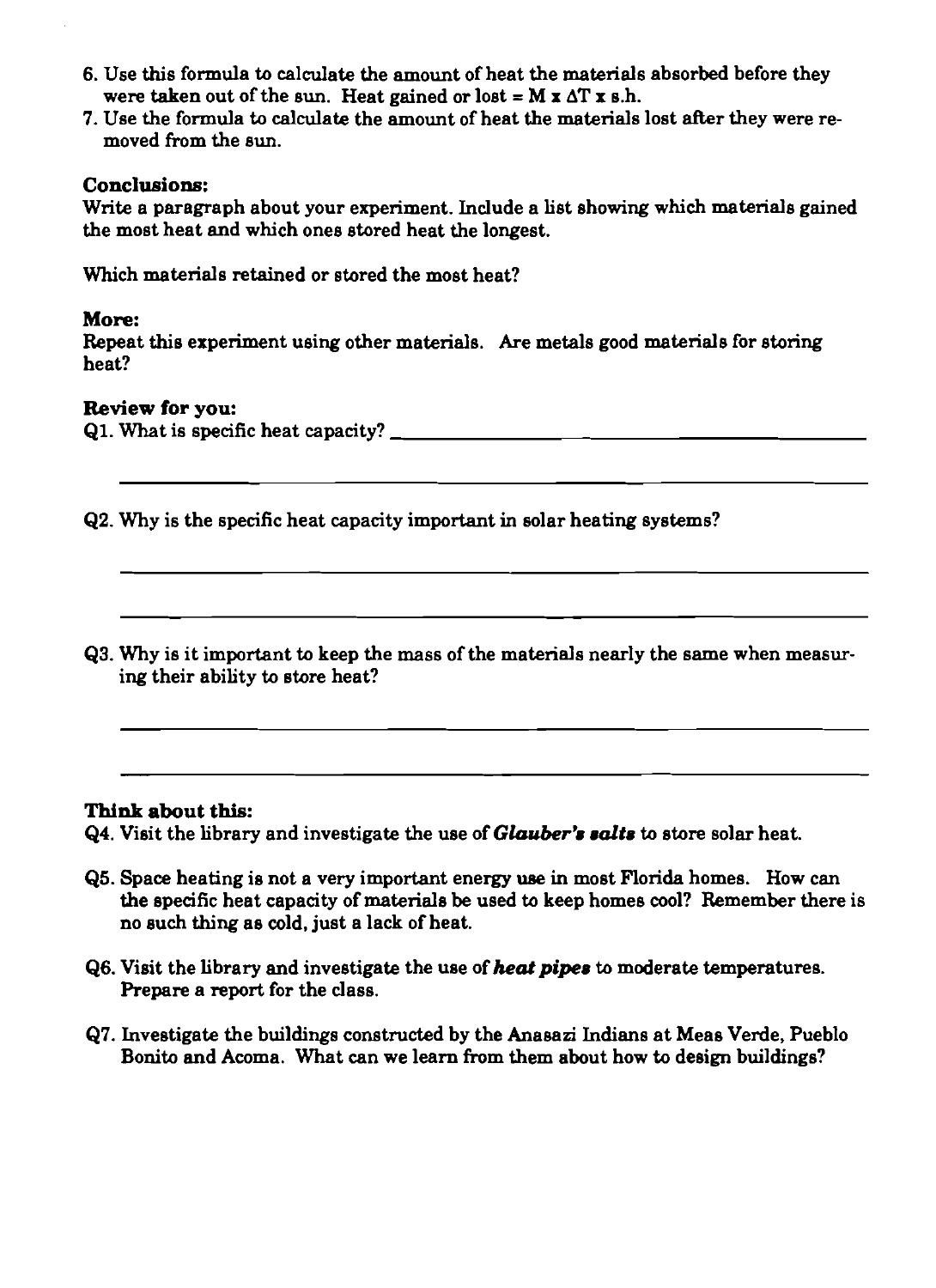

Recycling is one way of reusing discarded materials. It is a sensible way to reduce the amount of waste we produce. For many materials, there are environmental benefits from recycling. Table **1** shows some of these benefits. For example, it takes **95%** less energy to make aluminum cans from recycled aluminum than it does to make them from bauxite (the principal ore from which we extract aluminum).

|         |                           | Recycled Material |              |       |                |
|---------|---------------------------|-------------------|--------------|-------|----------------|
|         |                           | Aluminum          | <b>Steel</b> | Paper | Glass          |
|         | <b>Energy Use by</b>      | 95%               | 60%          | 33%   | 20%            |
| You     | Air Pollution by          | 95%               | 85%          | 74%   | 20%            |
| reduce: | <b>Water Pollution by</b> | 97%               | 76%          | 35%   | $\blacksquare$ |
|         | Mining Wastes by          | $\bullet$         | 97%          | -     | 80%            |
|         | Water Use by              | $\blacksquare$    | 40%          | 58%   | 50%            |

# **Table 1. Environmental Benefita from Recycling**



Glass **can** be recycled into new glass for bottles and many other products. Plastic bottles can be recycled into fiberfill for pillows and jackets. Wastes from farming can be converted to alcohol fuels and methane. The remaining materials can be used as animal feed or as soil enrichers. Paper products make up the bulk of our waste stream.

About **30%** of the paper is clean enough to recycle. It is easy to sort out and there are good reasons to do so. Paper, particularly newsprint, is in short supply. Much of our newsprint is imported from Canada and other countries. One scientist has estimated that recycling one ton of paper saves **17** trees! If two-thirds of the trash paper could be separated out and recycled, **450** million trees could be saved each year. The cost of collecting, transport**ing,** separating and reprocessing makes some materials very expensive to recycle. Fortunately, making recycled paper requires less than one third of the energy needed to make it from primary sources.

Paper can be used to make more paper, insulation, and building materials. In this activity you will use paper to make your own recycled paper.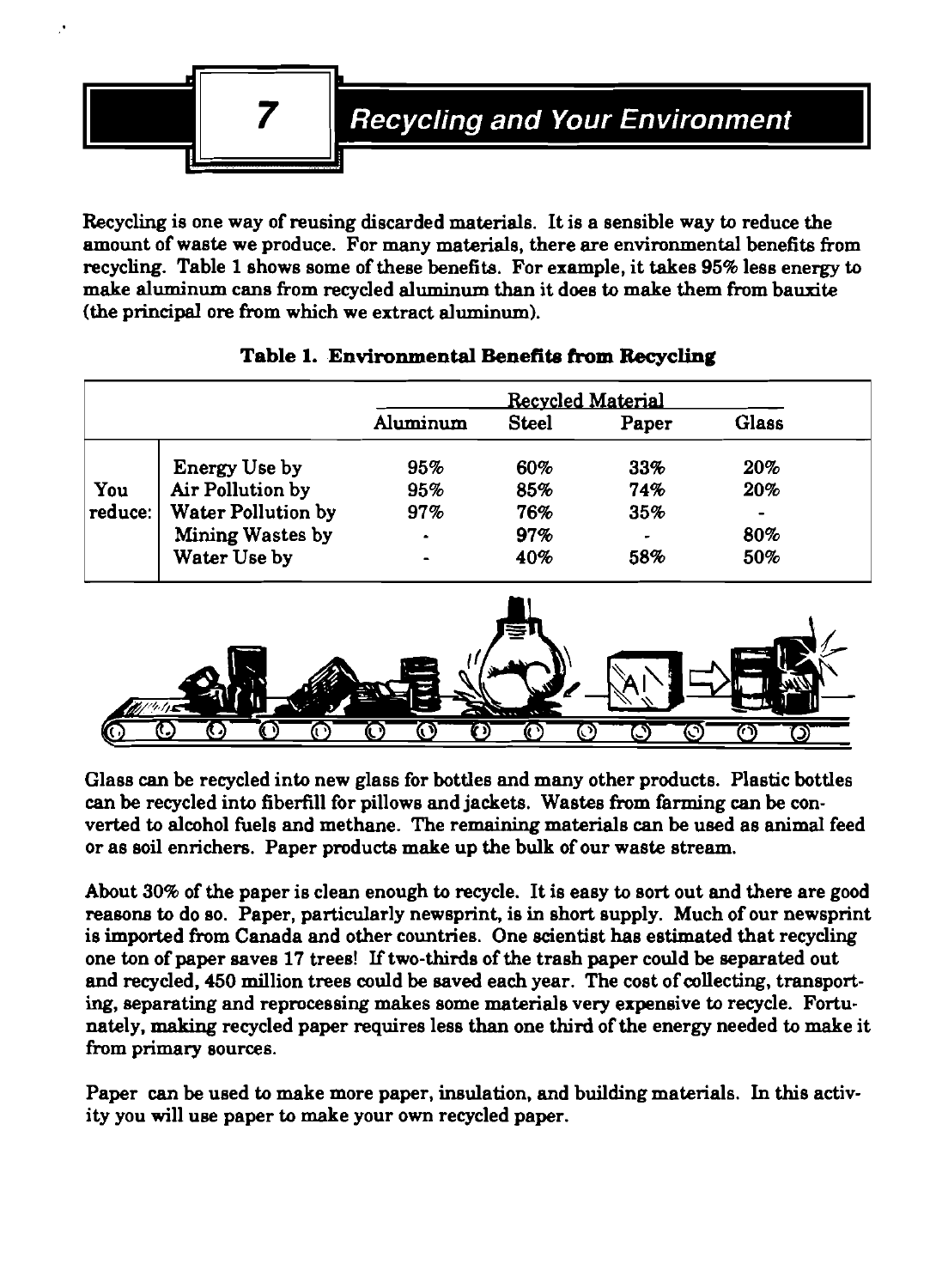

### **Procedure:**

- 1. Tear the paper into 5 mm pieces (size of half your little fingernail). Don't cut the paper. You need the rough edges to soak up the water. Put the pieces in the bowl.
- 2. Add the flour. Add enough water to just wet the paper. Knead the paper pieces until they break apart and form a pulp. If you have one, use a blender or rotary beater to speed this step. Add a little more water if necessary. The pulp should be as thick as split pea soup.
- 3. Put the framed screen over a sink.
- 4. Spread the pulp evenly over the screen.
- 5. Let the water drain from the pulp until it etops dripping.
- 6. Put a piece of aluminum foil on top of the pulp.
- 7. On a flat surface, stack a towel, the screen/pulp/foil "sandwich," and weights. Instead of weights, you can use a water-filled jar as a rolling pin to squeeze out the water, or you **can** sit on the "sandwich."
- 8. Replace the towel under the "sandwich" with a dry towel as often as needed to soak up the water. Do this for at least 15 minutes.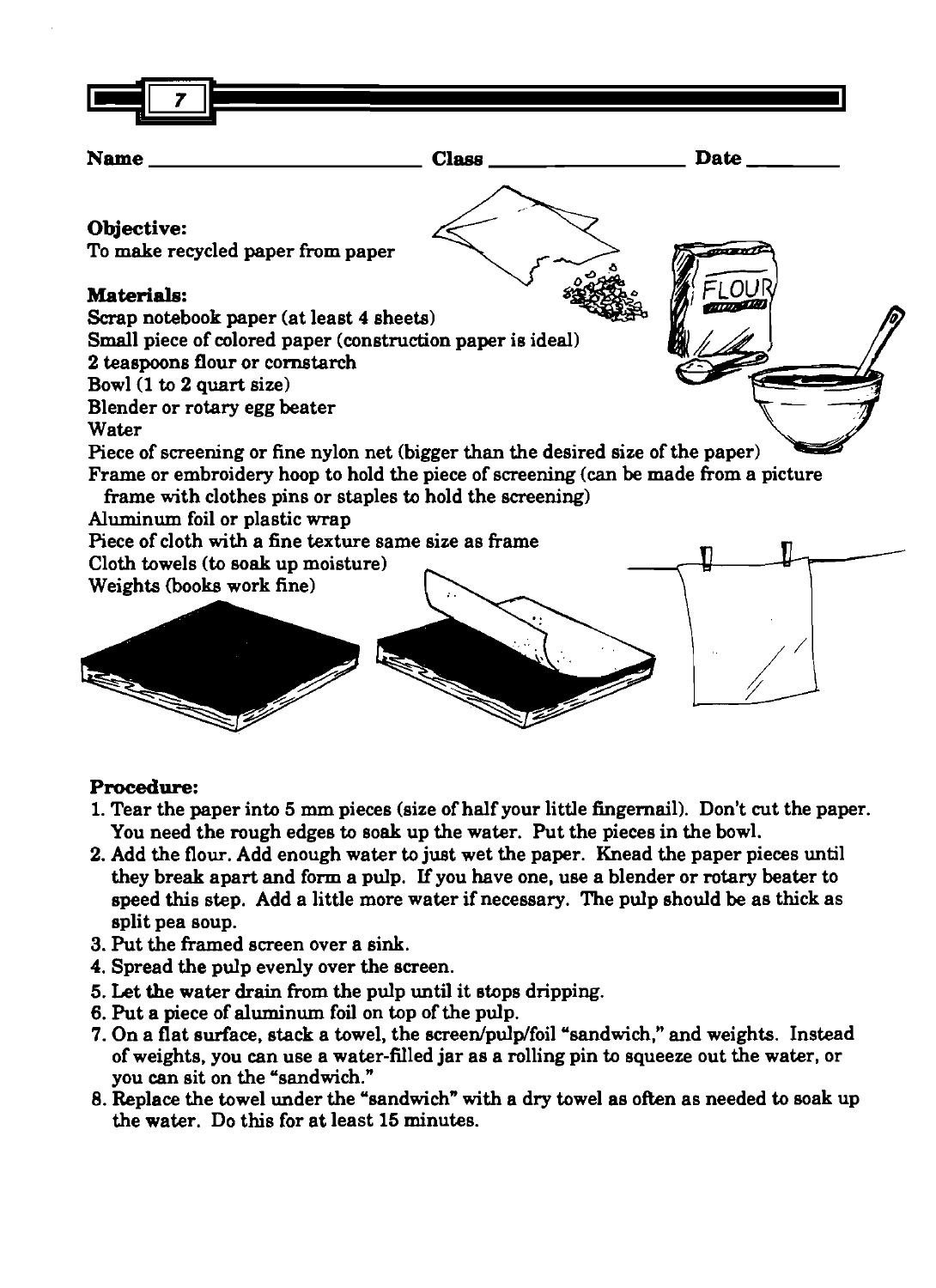- 9. Separate the stack. Invert the "sandwich" and carefully remove the screen. Let the paper dry completely (about two days).
- 10. Peel off the aluminum backing and trim the paper to the desired size.

#### **Conclusions:**

Describe your recycled paper. Can you write on it? Does it tear easily? What are some of the 'costs" of recycling? Write a paragraph describing your recycling efforts. Be sure to include an estimate of how much energy you used during this activity!

#### **More:**

Repeat this activity with other kinds of paper -- paper towels, toilet paper, newspaper, brown paper bags, etc. Compare the product with the paper made from notebook paper.

#### **Review for you:**

| Q2. What are some environmental benefits from recycling? _______________________ |
|----------------------------------------------------------------------------------|
| Q3. What are some by-products of wastes from farms? ____________________________ |
|                                                                                  |
| Q5. Why is recycling paper a better choice than burning it? ____________________ |

- 66. How is "new" paper made? Visit your library and prepare a short report to give to the class.
- 67. Look up recycling (or scrap) dealers in the phone book. Call on dealers and get a price list for the materials they recycle. Prepare a report on the dollar value of recycled materials.
- 68. Explain how recycling **can** reduce energy use, air and water pollution, and water use.
- 69. Most people believe that recycling is "good," yet few people bother to recycle even modest amounts. What kinds of rewards would make people recycle more materials?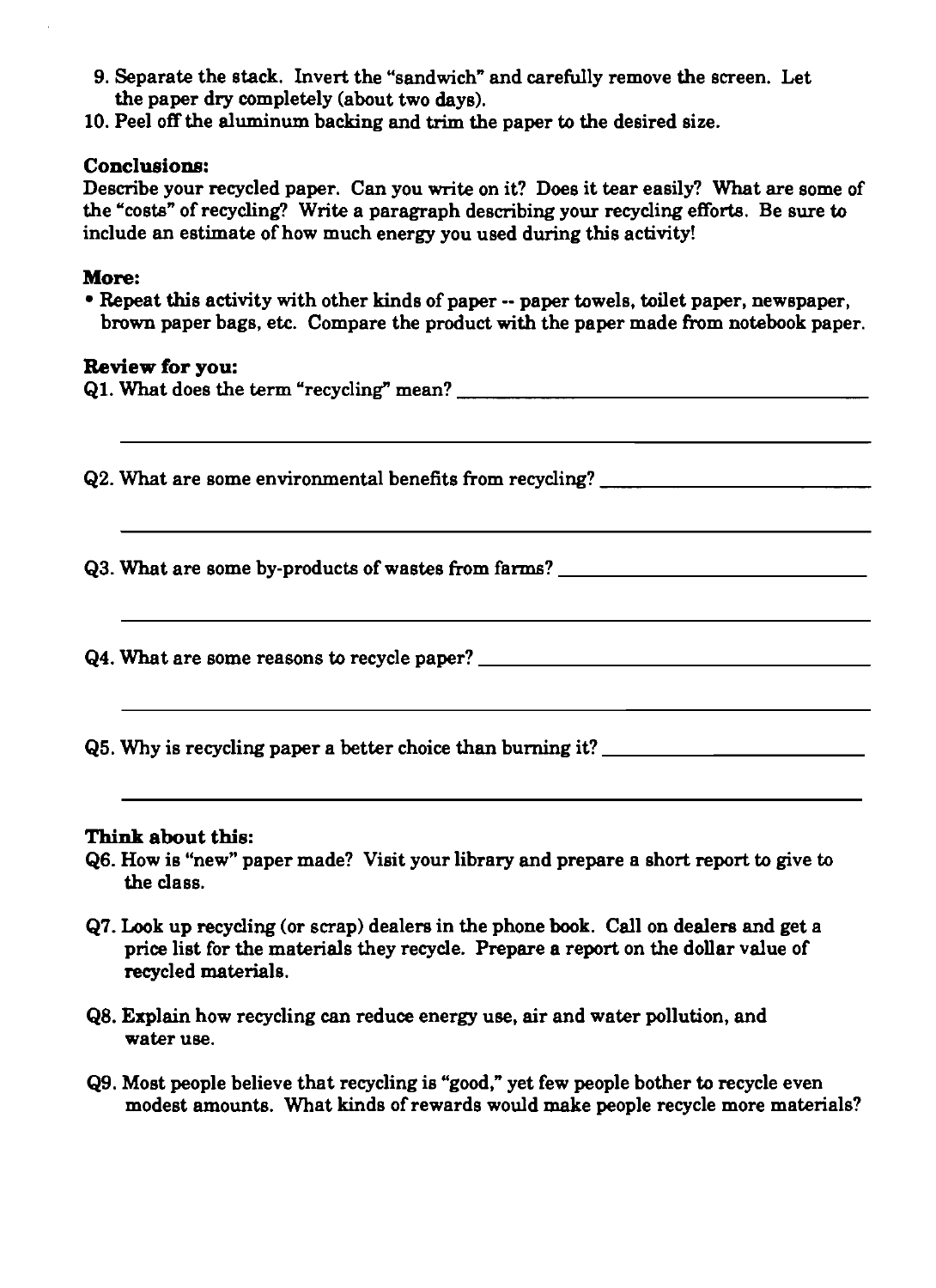

Florida's population is expected to be at least **15** million by the year **2000.** It is hard to believe that just **60** years ago there were only a million people here! More people means more **air** pollution from car emissions and industrial pollutants. It means more water pollution from sewage and industries and from chemicals in the runoff from farms, cities and suburbs. It means more land is being used for roade, homes, and industries. More people means fewer areas for wildlife and natural beauty. More people means a greater demand for all Florida's natural resources, especially energy and water. More people may mean that you can't live the life-style you expect. Table **1** shows how Florida's population is growing and is expected to grow by the year **2000.** 

# **Table 1. Population** of Florida **(in** Millions)

| Year | Population   |  |
|------|--------------|--|
| 1920 | 1.0          |  |
| 1930 | 1.5          |  |
| 1940 | 1.9          |  |
| 1950 | 2.9          |  |
| 1960 | 4.9          |  |
| 1970 | 6.8          |  |
|      |              |  |
| 1980 | 9.7          |  |
| 1981 | 10.2         |  |
| 1982 | 10.4         |  |
| 1983 | 10.7         |  |
| 1984 | 11.0         |  |
| 1985 | 11.4         |  |
| 1986 | 11.7         |  |
|      |              |  |
| 1990 | 12.3         |  |
| 2000 | 15.0 or more |  |
|      |              |  |

Florida's population has about doubled every **20** years. Compare **1920,1940,1960,** and **1980.** If that rate continues, Boon after **2040** Florida will have ten times its **1980** population. If Florida has only the same natural resources, can you and your family live on just **10%** of the food, water, and energy that you use today? You would have to make great changes in how you use all resources and find substitutes for resources that are in short supply.

Natural resource consumption and population growth are closely linked. In this activity, you will measure how increases in a yeast population affect the rate of resource use. The resource is oxygen.